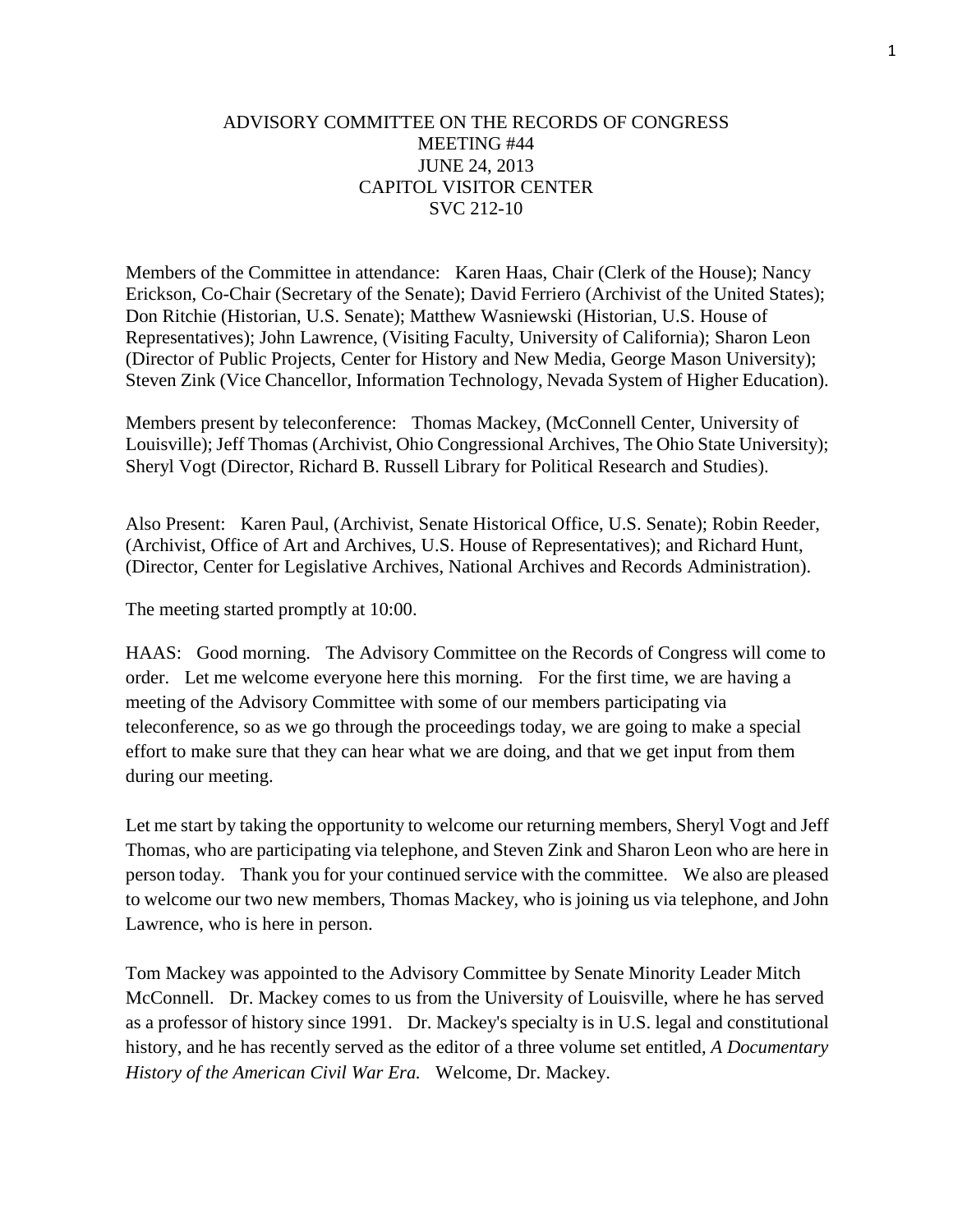MACKEY: Thank you very much. I am happy to be here, and I am looking forward to helping.

HAAS: Thank you. Our next new addition to the Advisory Committee is John Lawrence. As many of you know, John Lawrence recently retired from the Congress after 38 years of service. His last 8 years of service were with Leader Pelosi. Not only has John been such an important player here in the House of Representatives, but he also comes to us with a degree in history. He has a doctorate in American history from the University of California at Berkeley, and we look forward to John's expertise and service with the committee.

Let me also thank the Secretary of the Senate, Nancy Erickson. I have enjoyed collaborating with her on many issues, and I look forward to continuing the work she has done as the past chair of the Advisory Committee.

And last, but not least, let me welcome the Archivist of the United States, David Ferriero, and thank him for all of his continued work and assistance to all of us.

Let me begin by letting everyone know what we have been up to in the Office of the Clerk since we last met in December. The first 6 months of the Congress has been an extremely busy time. The Office of the House Historian and the Clerk's Office of Art and Archives has continued to work on our web site, which we launched December 28th. We previewed the history web site at our last meeting of the Advisory Committee. The URL for the web site is history.house.gov. The web site has continued to receive a great deal of positive feedback, and it continues to be a work in progress. There is a flier in your packet that summarizes what you can find on our web site.

At the beginning of the Congress, we sent out letters to all of the House Members offering them archival assistance. This has become one of our routine tasks, and Robin Reeder is going to speak to this issue later in the meeting, not only about our outreach to committees, but also to Members on committees.

We are currently working on a publication with the House Historian's Office documenting the history of the House Page Program. In 2011, when the House Page Program ended, both Speaker Boehner and Leader Pelosi directed the House Historian to prepare an official history of that program.

We have also been working with our committees and the House Recording Studio on a project to transfer historical footage of committee hearings to the National Archives. The Recording Studio has video dating back to the mid-2000s and has begun transferring this material in what is the first comprehensive transfer of hearing videos to the Archives. The goal of this project is to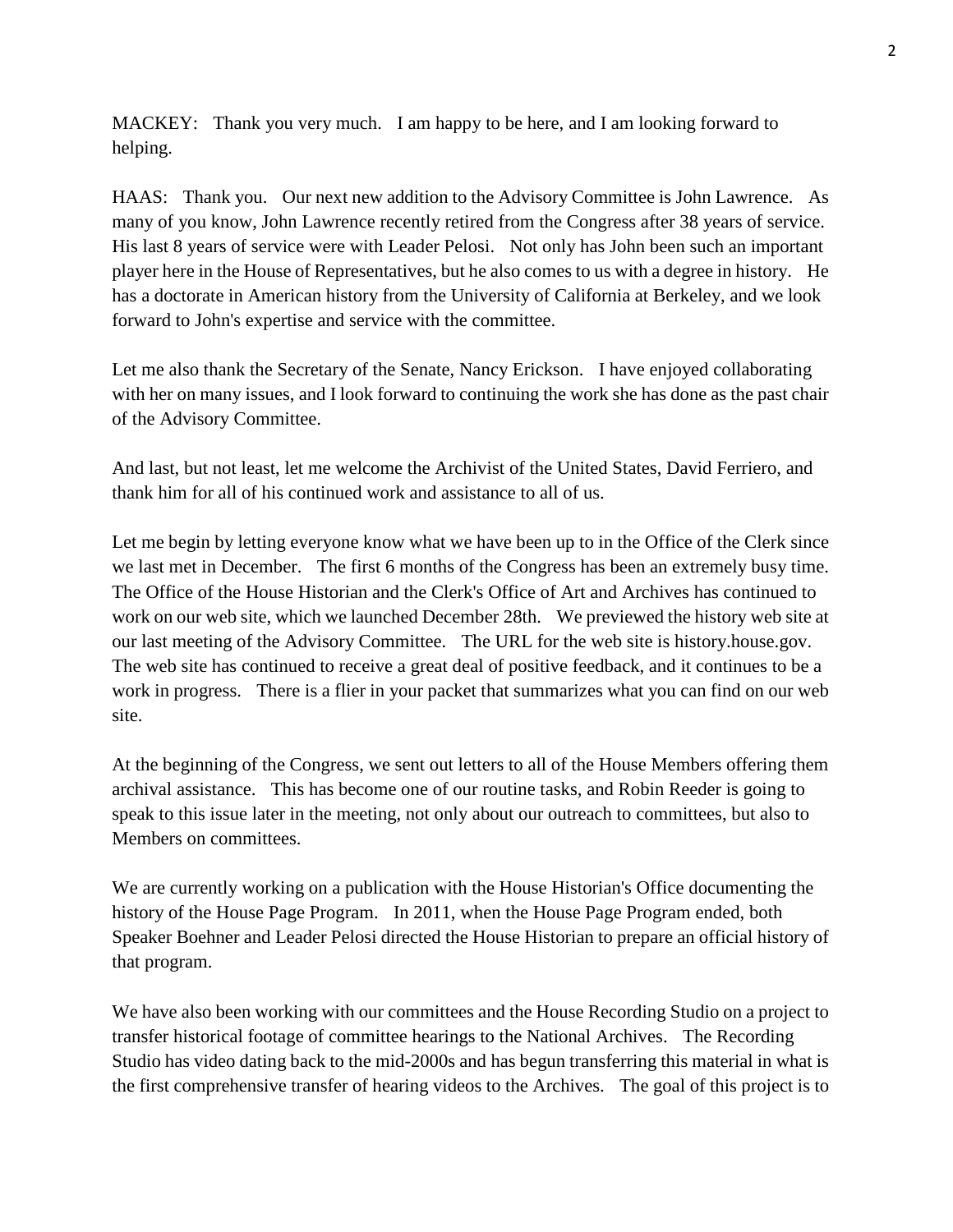capture and retain the highest quality version of the footage for permanent preservation.

In January, we launched the Official Committee Repository Project. This project is a one-stop shop for all committee documents. The repository allows committee staff to post their hearing notices, witness biographies and testimony, and text of pertinent legislation among other items. Members of the Hill community have access to this information, as well as the general public, and that information can be accessed in a PDF form and downloaded.

The repository was created in response to the desire of House leadership to continue the efforts to foster transparency in the House. To access that information, you can go through the clerk.house.gov site for additional information.

Now let me turn it over to the Secretary of the Senate for any remarks she would like to make.

ERICKSON: Welcome, everyone. I particularly want to welcome back Sheryl Vogt, my appointee to this committee. Sheryl is the Director of the Richard Russell Center for Political Research and Studies in Athens, Georgia. I would like to welcome back as well Steven Zink, Senator Reid's appointee to this committee. Steven is the Vice Chancellor for Information Technology of the Nevada System of Higher Education in Las Vegas, Nevada. And I also want to pay special welcome to Thomas Mackey, Senator McConnell's appointee to this Advisory Committee. As Karen noted, he is an author, and he also serves as the Fellow of the McConnell-Chao Center at the University of Louisville. The Center hosts a scholars program, a public lecture series, a civic education program and the McConnell and Secretary Elaine L. Chao Archives.

I have to say that we are fortunate in the Senate to have two leaders, Senator Reid and Senator McConnell, who lead by example on the archiving front.

In my testimony this last month before the Appropriations Committee, I mentioned that since 2006, there have been 63 Senators that have departed the Senate. This has tremendous ramifications for the rate of turnover among our Senate staff, as well as for the work of this committee.

In April, our office hosted a brown bag lunch for archivists and system administrators, aptly entitled, "Preserving the Senate's History in Time of Change." Although the turnover of Senate staff is daunting, I have to say that I was inspired by the turnout that we had in the LBJ room. It was packed. And it is a reminder to me of the tremendous progress that we have made in the Senate bringing attention to the importance of archiving congressional records, and it also gives me confidence that we can continue to make inroads on the preservation front.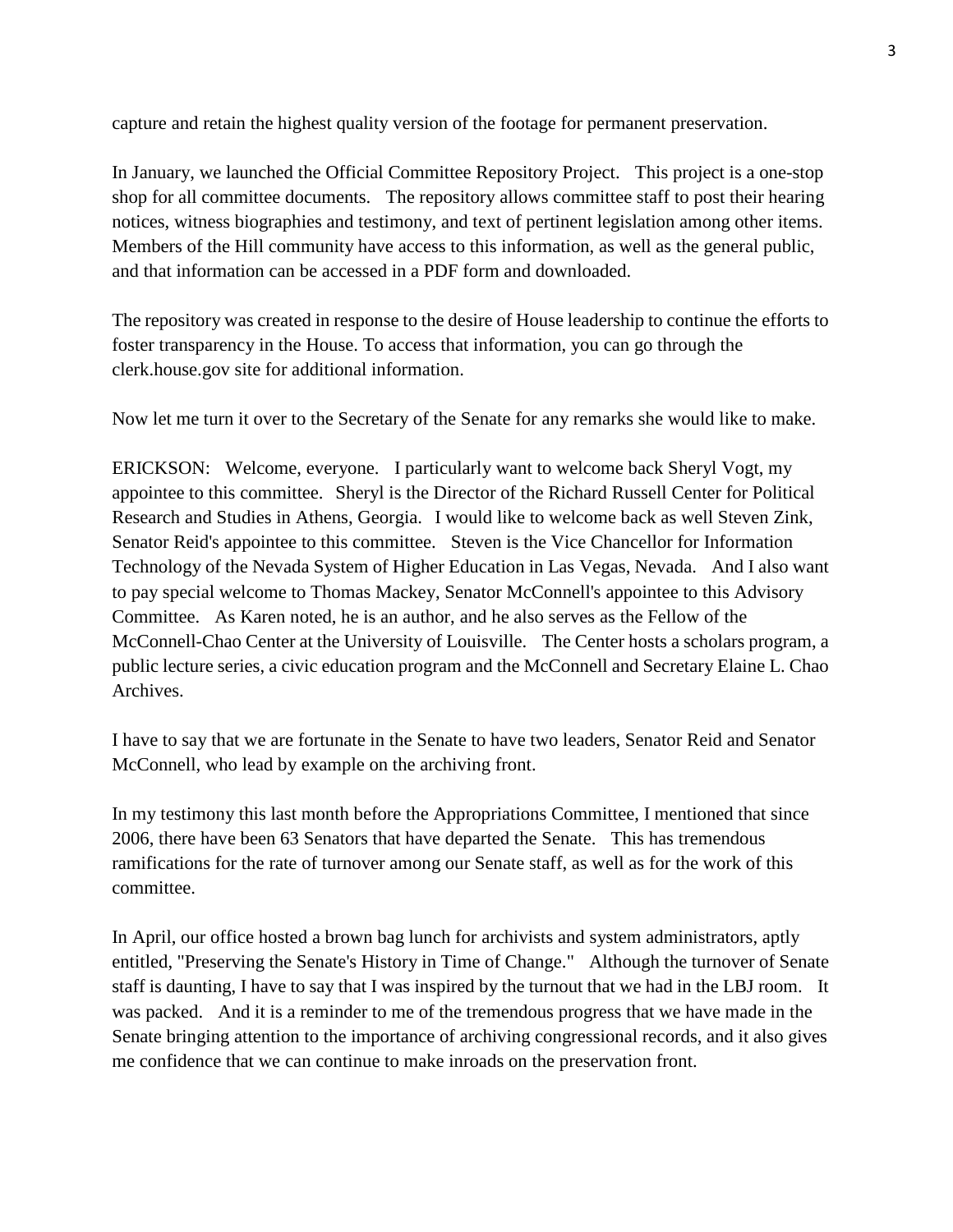At the last meeting, we reviewed the published *Fifth Report*, and I hope our new members have had a chance to read it. We distributed copies of the *Fifth Report* to Senate leadership as well as committee chairmen and ranking members as an opportunity not only to bring their attention to the report, but also to thank them for their role in helping us with the tremendous progress that we have made in archiving. It was also an opportunity for us to acknowledge the important work of the committee archivists, who are important partners with us.

I am looking forward to the update on the Archival Description Project, as we have been working with the Center for the past year and a half on this project. And I understand that just a few weeks ago, we rolled out the new description forms to our committee archivists, and we appreciate their feedback on this form.

And, finally, I would like to thank the Archivist and Richard Hunt for hosting the Association of Centers for the Study of Congress at its annual meeting in May. I appreciated the opportunity to attend the luncheon and hear the opening speaker.

And, finally, I failed to mention to John Lawrence, Leader Pelosi's new appointee on the committee, that I recalled that when you did an interview with one of the Hill newspapers, you mentioned that on your last day of service, you wanted to have a good Capitol tour, and I hope you were able to do that. And in the event that you didn't, I want to make a standing offer to you to have a Senate wing tour of the Capitol any time that that works for you.

That completes my report Karen.

HAAS: Thank you. Let us now hear from David Ferriero.

FERRIERO: Thank you, and good morning.

A special welcome to those of you who are joining us virtually. Let me start by explaining, the reason we are meeting virtually is because of the impact of the sequestration on the National Archives. We have eliminated \$20 million from our budget in the past year. We have done that through a series of maneuvers, starting almost 2 years ago with a hiring freeze, where we are reviewing every opening that comes up to see whether there is a smarter way of doing business; reviewing every one of our contracts; reduced hours of operation in Washington and in College Park on both the research and the public side; and scrutinizing conference travel.

We have tried new ways of conducting our FACA meetings. So this is actually the third of those experiments. We have already done our Advisory Committee on the Electronic Records Archive and our National Historical Publications and Records Commission meetings in this manner, so this is very much a work in progress.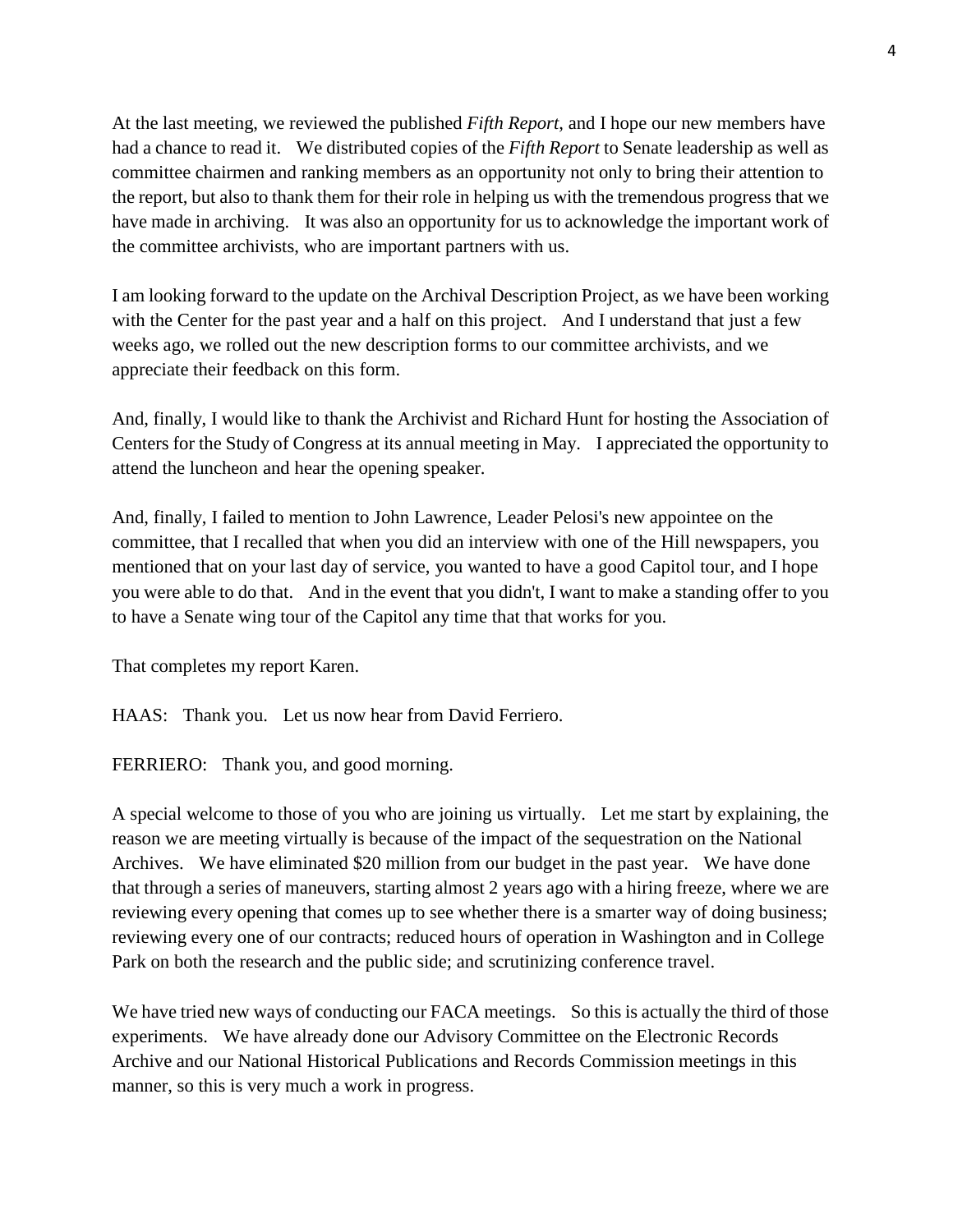We were given an opportunity to present to our oversight committee our decision-making process on sequestration's mandatory budget cuts, and I must say that we got points, I think, from Chairman Issa and the committee for the seriousness and methodology that we used to determine our budget without furloughs or RIFs, so I am pleased with the outcome of that process. Not crazy about losing \$20 million, but in terms of the process we used to get there.

I wish I could say the same about the future. We are looking at guidance for fiscal year 2015, which requires us to propose 5 and 10 percent reductions to the budget. So this is a long lasting impact.

We have recently released to OMB and to the public a draft of our new strategic plan, which I urge you to take a look at. We will send you the URL. You can go to archives.gov and find it there, but we will also send you the link to it. It is the first strategic plan since the work that we have done in terms of transformation of the Archives, and I am pretty proud of it, because it is succinct and uses plain language. We have gone from a 42-page strategic plan to an 8-page strategic plan. Four goals, easy to remember. When I ask staff about the goals from the old plan, it is hard to remember them. Make access happen; connect with users; maximize NARA's value to the Nation; and build our future through our people. Four easy-to-remember goals. So I would ask you to take a look at it. There is a feedback loop on the site, so please, please, take a look at it.

Of great importance to this group and to my colleagues are our space problems. We are currently storing 162,000 cubic feet of House and Senate records. That translates into 486 million pages, or almost 5 tons, of the records of Congress. We are transferring in to the Archives 3,000 to 4,000 cubic feet of House and Senate records every year, and we will be out of space by the end of 2014. That, combined with the New Records Management Directive, which was issued by the Archives and OMB, which requires agencies to expedite the transfer of their records, creates a real space crisis for the National Archives. So we will be reviewing proposals for solutions to this problem to bring to you to sometime over the summer so that we can have a conversation about how we are going to solve this problem.

On a happier front, on the 13th of June, we launched "Founders Online." The National Historical Publications Records Commission has for more than 50 years been funding the paper projects of the Founding Fathers, and for the first time we have released a site called "Founders Online" where you can actually search the papers of these six Founding Fathers, including 175,000 documents, letters, diaries and entries from the papers of Washington, Franklin, Jefferson, Madison, Hamilton and Adams. It is absolutely fantastic. And the best part about it is that it contains early documents, things that have not yet been published. We have convinced the Papers Projects to release the documents and the transcriptions even before the publications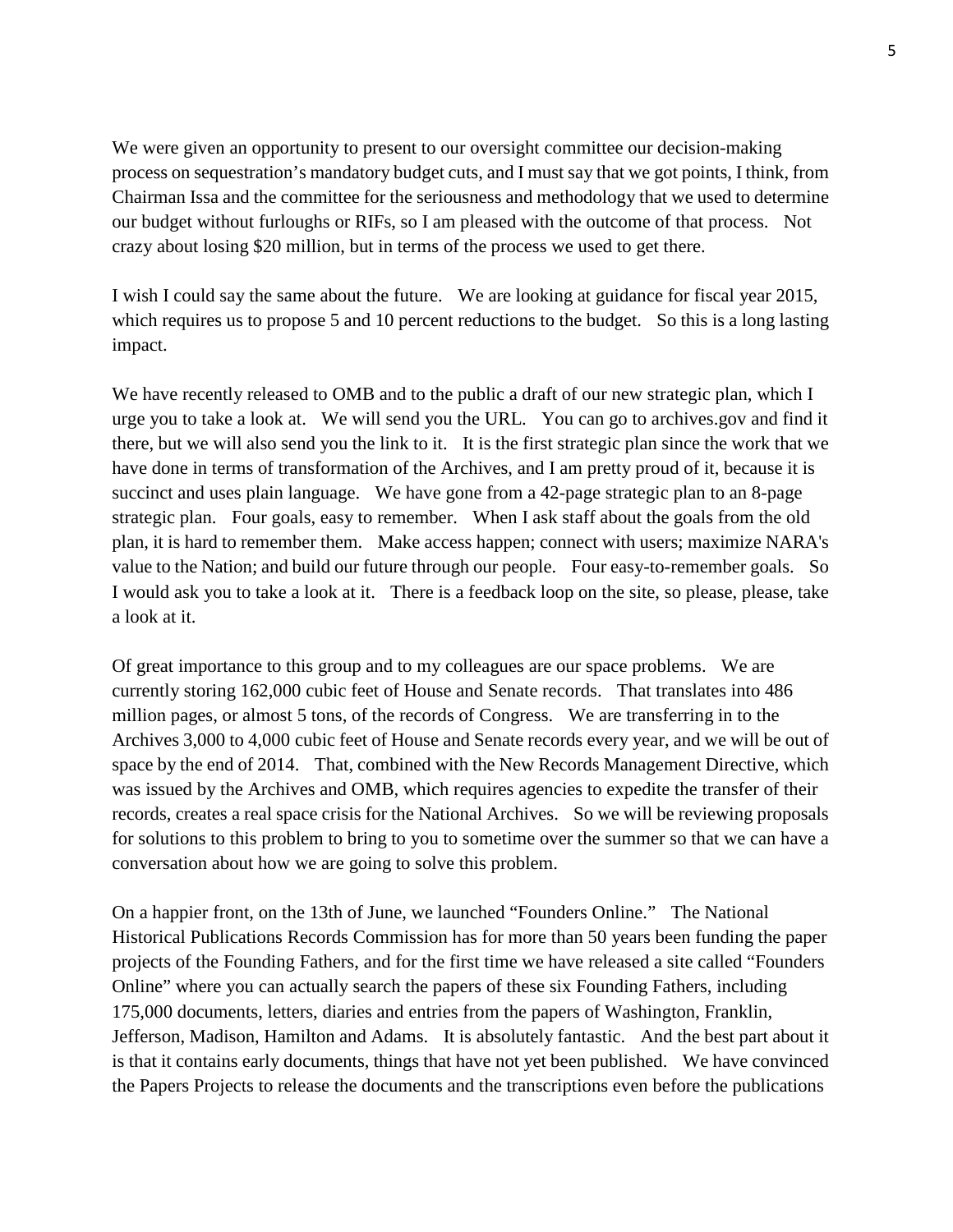come out, so this is really very exciting news.

Since we last met, we have celebrated the centennials of Pat Nixon, Lady Bird Johnson, Richard Nixon, and Gerald Ford. We have dedicated the Bush 43 Presidential Library and Museum, and on Sunday, we will rededicate the FDR Library in Hyde Park. In early November, we will be opening the David M. Rubenstein Gallery down on Pennsylvania Avenue, which is an expansion of our galleries and will incorporate the Magna Carta and new permanent exhibits focusing on rights, women's rights, immigration, and civil rights, supported by a gift from David Rubenstein.

And, finally, join us on the steps of Constitution Avenue on the Fourth of July to celebrate a dramatic reading of the Declaration of Independence, entertainment, and view the parade that passes by the National Archives.

HAAS: David, thank you. And thanks, again, for all the work that you and your staff do to support the work that we all do. It is very much appreciated.

Our next order of business is approval of the minutes. Is there objection to dispensing with the reading of the minutes?

If not, are there any corrections from the minutes?

Hearing none, I will entertain a motion to approve the minutes.

RITCHIE: So moved.

FERRIERO: Second.

HAAS: All those in favor? Opposed? Ayes have it. It goes forward.

Next, I would like to move on and recognize Karen Paul, the Senate Archivist.

PAUL: Thank you.

At our December meeting, I reported on our targeted outreach to committee systems administrators. This project initially was undertaken to help the systems administrators avoid problems resulting from major system changes. As it so happened, the timing of this effort proved fortuitous because by January we had five committee chairs retire. In December, Senator Inouye, Appropriations chair, passed away. In February, Senator Kerry, Foreign Relations Committee chair, became Secretary of State. There was a total of seven new committee chairs this year. That is 40 percent. Additionally, three ranking members retired.

The resulting fallout for committees was a whopping 57 percent change in staff directors and an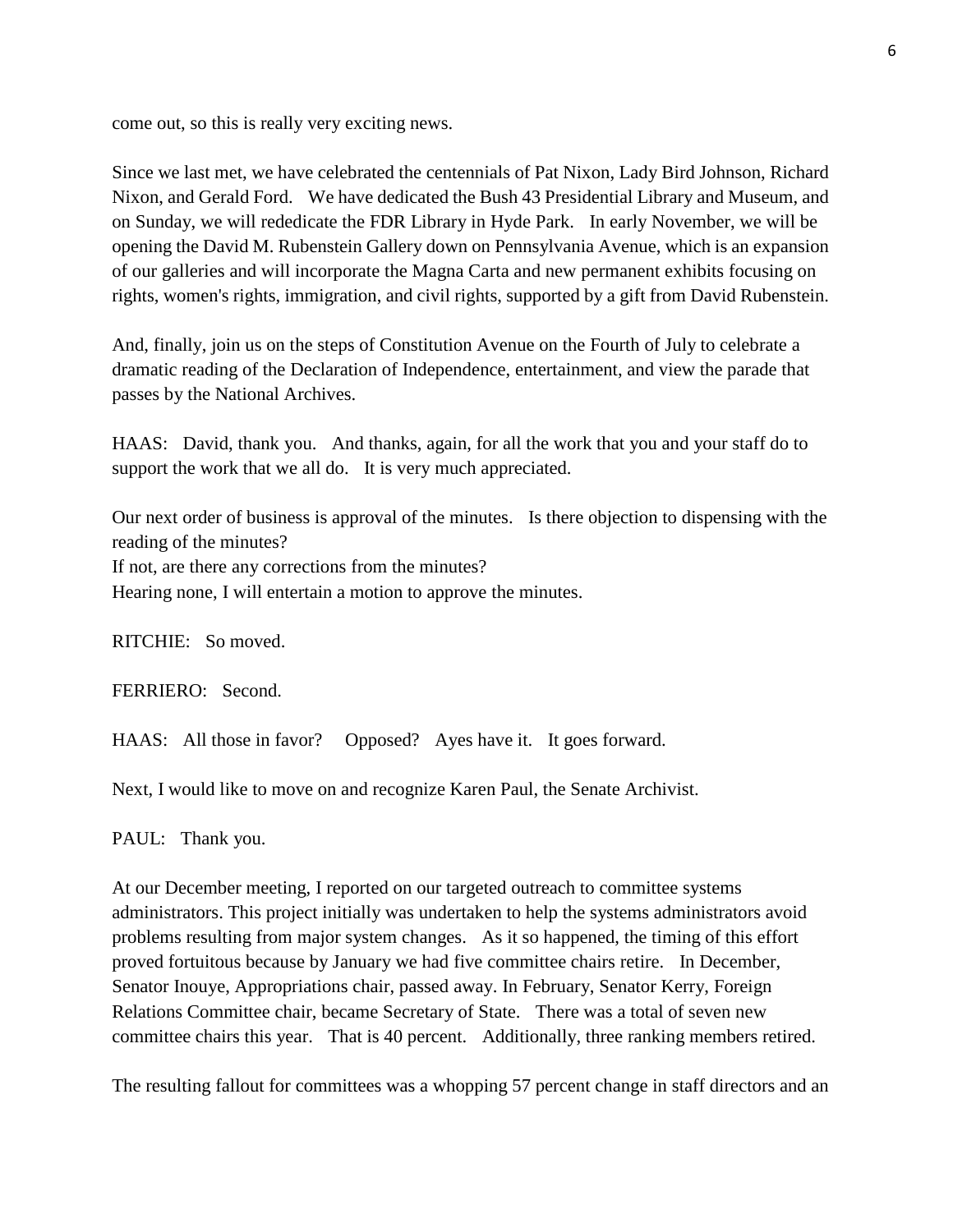unprecedented 35 percent change in committee chief clerks. Never in my 30 years have I seen that many chief clerks turn over.

Considering this, along with the 2012 Congressional Management Foundation survey showing that 36 percent of staff has fewer than 2 years experience and 57 percent fewer than 5, I think you can appreciate that despite the incremental successes with electronic records acquisition, we suddenly found ourselves running very hard just to stay in place. There were anxious moments when we really did not know which way electronics records preservations was going to go, and we are still evaluating how well we did.

We lost two committee archivists; one as a result of budget downsizing, the other because of committee membership change. If we learned anything, it was this: it is impossible to be too prepared in the face of this magnitude of change. Of course, those committees continuing with their archivists fared much better than those without archivists.

Despite the magnitude of changes in committees, we actually were able to increase the overall number of committees engaged in electronic records archiving to 16, and that is an increase of four committees. The Intelligence Committee is ready to go and we are waiting for the National Archives to become certified so that we can begin to accession those classified electronic records. One other committee is readying files for archiving. So that leaves us with only one legislating committee out of 18 that we are still working with to try to move forward.

What we learned is that sometimes change presents opportunities. In two of the instances of the four I mentioned, it was the committee chair and Ranking Member retirements that enabled us to move the process along, or in other words to initiate it. In two others, it was the retirement of long-serving chief clerks and the archivist, who because of their personal dedication to preservation and archiving, helped us in a very substantial way before their last day of service. And, of course, my hat goes out to those two individuals.

In a couple of instances, we went to the extreme of creating entire committee staff genealogies going back to the mid 1990s, presented these lists, and directly asked for those files. This was unusual for us to go to this extent, but it worked in two of our more difficult instances.

And what I would really love at this point would be to find a more efficient way to keep track of committee staff coming and going because what we have learned is accessioning electronic records requires that degree of specificity.

Another way we encouraged the committees was the use of our committee archives accession reports, which are submitted to the Committee on Rules as the committee's biannual budget request, and these were compiled by Deputy Archivist Elisabeth Butler. This time we created a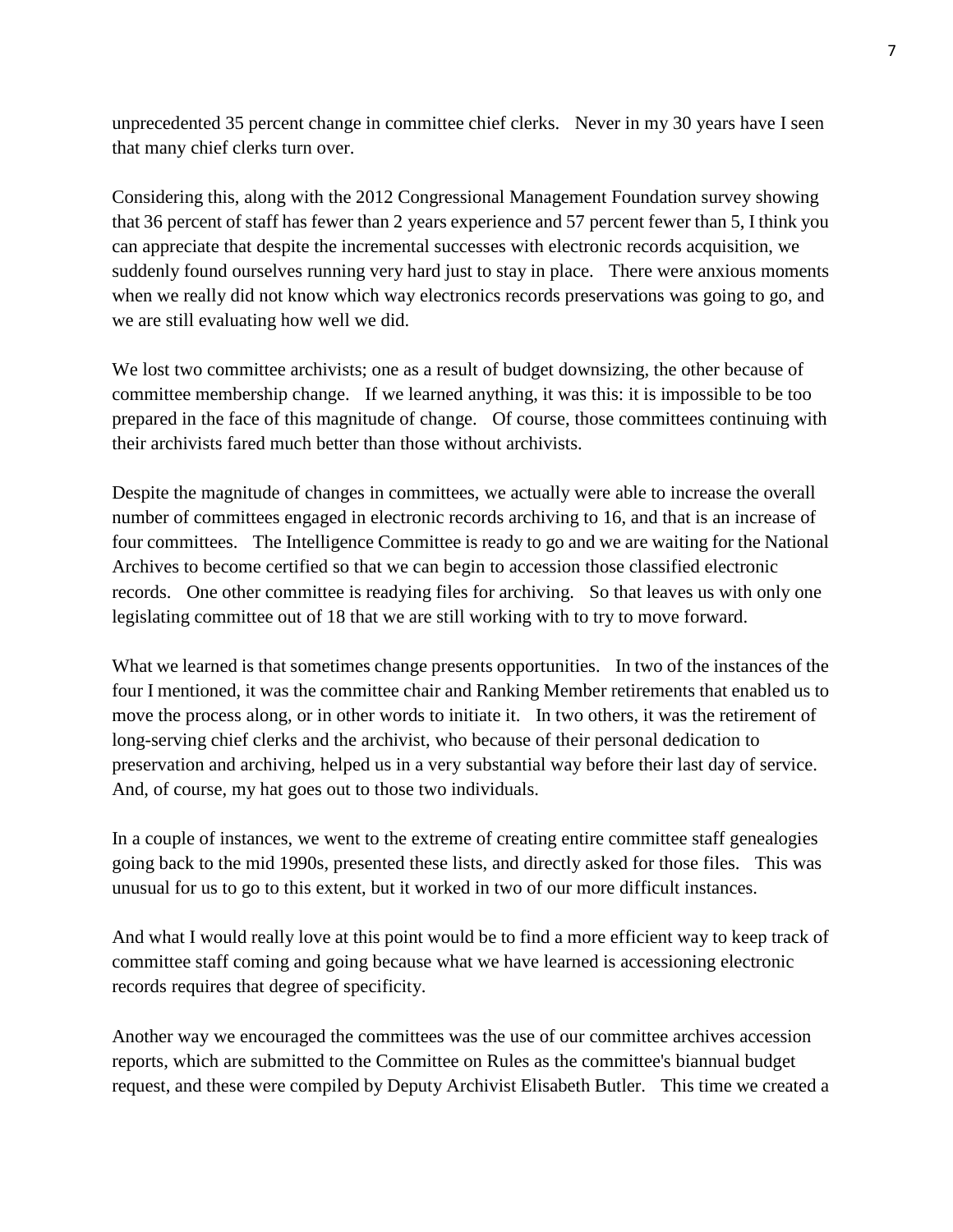supplemental report just on the electronic records archiving activity. Also, when a couple of the committees found "zero" and "no" under the categories, they were moved to begin the process.

And finally, for committee archiving, I wanted to mention an important new accession -- that is original committee hearing broadcasts from the 109th Congress, which are being processed by the Center. These are open records and join the 108th Congress recordings already at the Archives.

For Members' archiving, of the 15 Members who departed the Senate, three are keeping their records in personal custody for the time being, but of the six committee chairs and three ranking Members who retired, all donated their collections to research repositories. We made it a point in the process to stress the importance of preserving the Senators' and senior staff emails, and are hopeful that at least some were preserved.

Senator Lieberman was outstanding in this regard to the extent that he published a press release announcing that he was donating his records. Obviously, that press release got circulated to the other Members. And I have to thank Deputy Archivist Elisabeth Butler, who used to work on his committee, for help arranging for that press release.

We are working now with Senate offices that will be closing at the end of this Congress and with two offices in particular that are in the process of closing their office. That would be Senator Cowan and Senator Lautenberg.

An issue that has come to our attention and is of great concern is what will happen to the electronic records of the Members who are not donating them right to a repository. We have addressed this issue by suggesting cloud storage and by providing the departing Members with information on personal archiving best practices.

Because we have a lot of new people coming and seasoned people leaving, we focused heavily on outreach efforts during the past 6 months. We did a records management seminar in March for new offices. We conducted committee briefings and new office briefings one-on-one. Secretary Erickson previously mentioned the Archivist's brown bag on the topic, "Preserving Senate History During Times of Change," where we highlighted various types of change and how they can pose a threat to records preservation. We used a panel of seasoned staff who shared some of their techniques. We specifically wanted to have systems administrators attend this meeting, so we offered a prize. And I have to thank our chef and Deputy Archivist Alison White, who provided cupcakes for that and also helped us design wonderful bookmarks which were the prize, that advertised where people can get help during times of change.

We continue to encourage archival training for staff at the Modern Archives Institute, and I am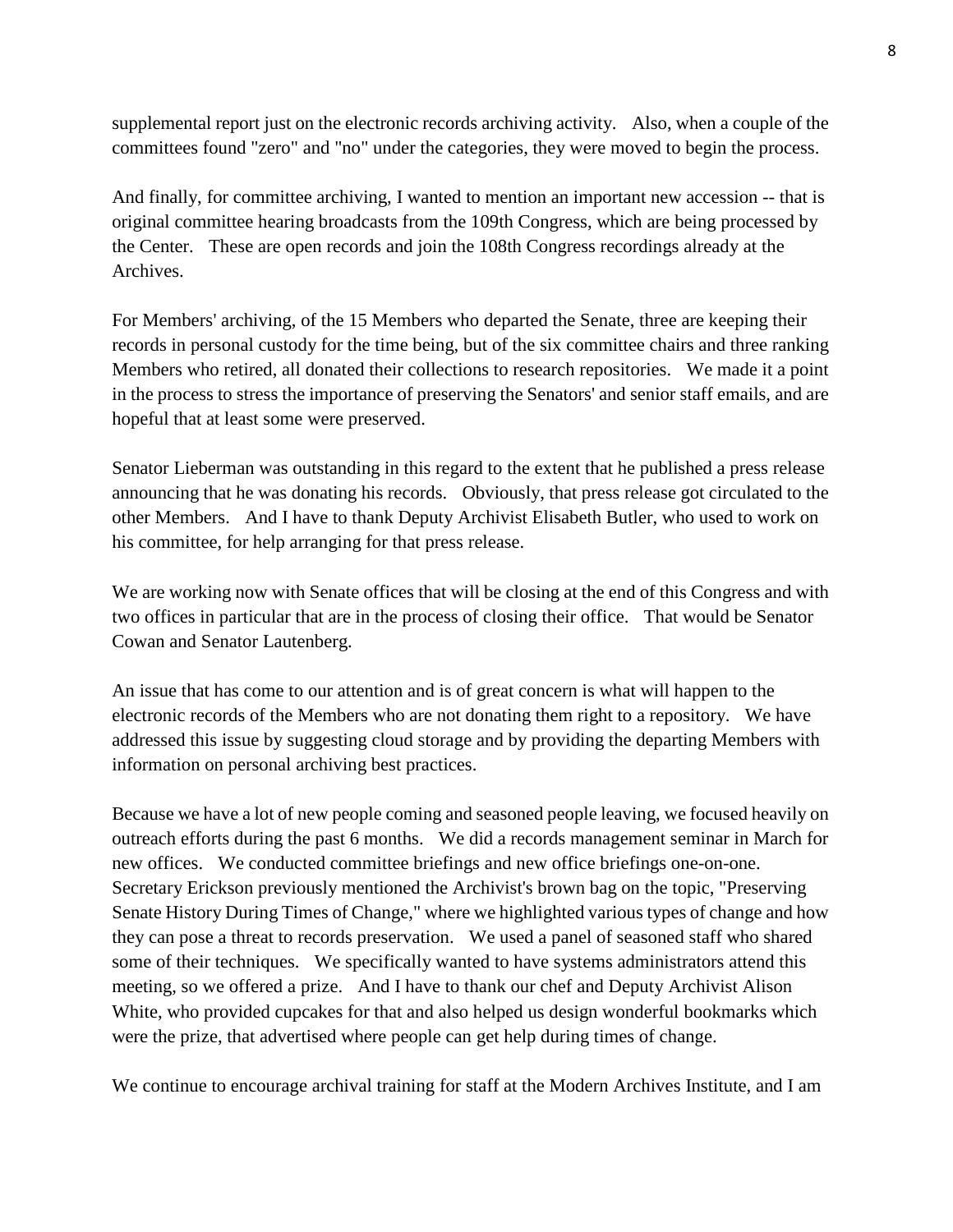pleased to say that two Members sent their key staff in June. And I think one of them is here today. Is Marie Carr here? Marie -- raise your hand.

CARR: I am here.

PAUL: Did you enjoy the institute?

CARR: I loved it. It was very good.

PAUL: Marie is working for Senator Baucus and is doing a wonderful job there.

And finally, an outreach we did that is new to our office is enlist the help of the customer support analysts, the CSAs. There are a legion of these people who work for the Sergeant-at-Arms, and they are the ombudsman for each Senate office. We have enlisted their help to spread our preservation message especially among the systems administrators and administrative directors by submitting talking points to that group of people. They can use these when they work for the offices.

All of this outreach required quite an array of new and revised educational products. I will just hold up a couple. The newest for Senators was "A Note about Your Historical Records"; and we revised the "Guidelines for Preservation" pamphlet. The Archivists' Toolkit went into the second edition with the addition of four or five more tools.

We created papers on best practices for preserving the Senators' electronic records. Although we have done something similar, this was really different because it went into more of the technical aspects of preserving a Member's papers over time, on social media archiving guidance, committee records management, and best practices for the new Congress and beyond. This was very different from anything we have released before. We aimed for the new chief clerks. And it was really interesting because a lot of these new clerks were calling to ask how to do their job, so we created these as a response to their question. It was a good opportunity to establish some standards.

We revised and substantially upgraded the "Committee Systems Administrator Guidance" pamphlet to emphasize their key role in ensuring that the digital records survive during times of change.

And to follow up on what Secretary Erickson said about the use of the *Fifth Report* and our distribution, we put a cover letter that boiled the executive summary down into five points so that if they didn't read the executive summary in the report, hopefully they might have skimmed the cover letter. And I can report that I know of at least two people who read the report, quite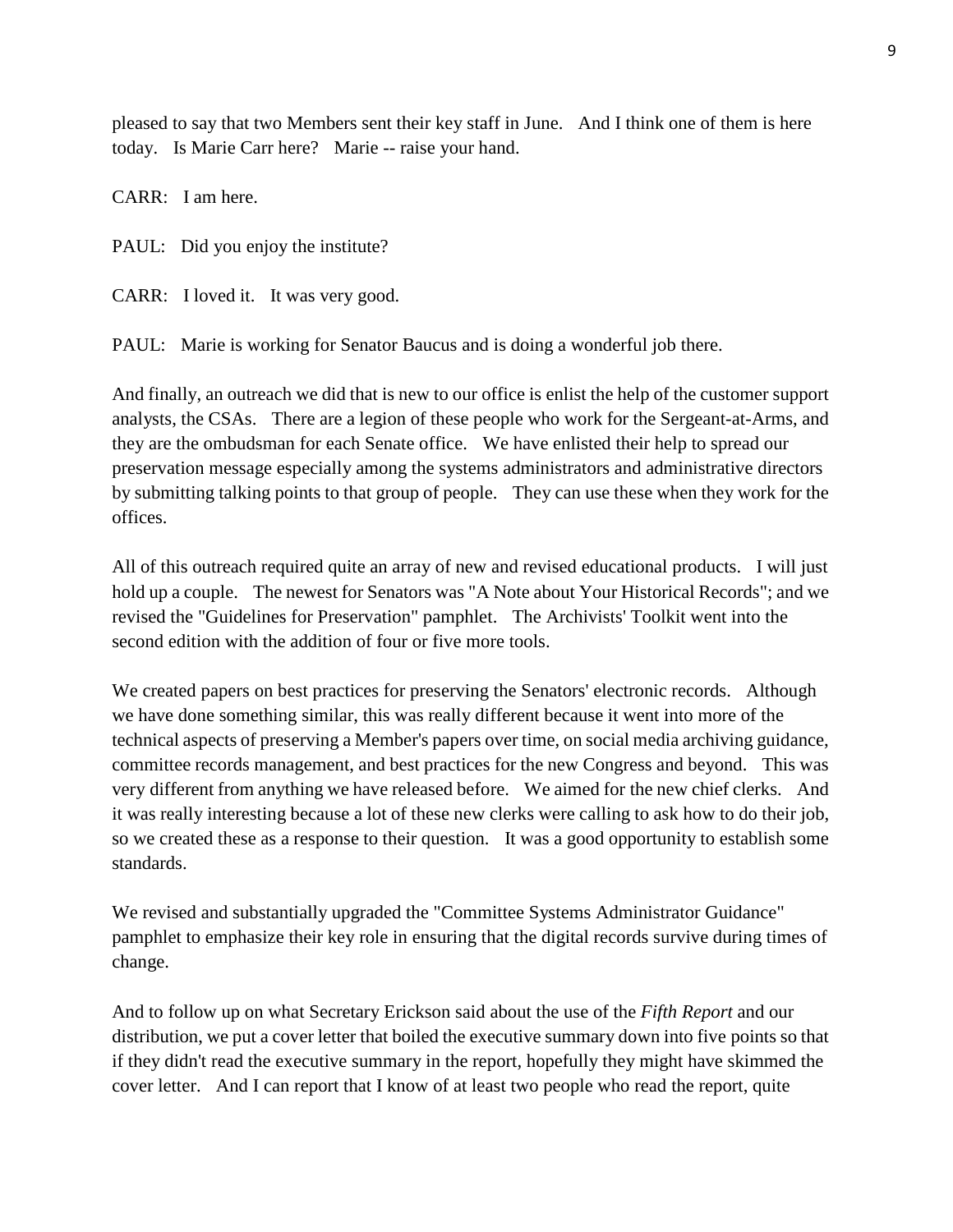unexpectedly. The Senate Rules Committee out of the blue invited me to a meeting where the staff director and her deputy said that the report had -- I hate to do this -- but "inspired" them to review their own records management. So for a full hour and a half, I listened to narratives from each staffer and was able, hopefully, to offer some helpful comments. But to top it off, they even asked for a second copy of the report, because they wanted to have it to refer to over time. Needless to say, that afterwards, I thought I had dreamt all of this!

As an update on the legislative commissions issue, the Office of the Secretary has been working with the Legislative Counsel on a draft of a template that includes archiving, in addition to other administrative issues. In the interim, the Office of the Legislative Counsel is asking their clients if they would like to include provisions for the archiving of the commission's records, and for funding provisions for archiving.

We are pleased that we have the attention of that office, and that they are making this need known to the people who ask them to draft legislation. But, I still think we need to think of ways to reach out through the committees on this issue, as well as to try to come at it during the drafting stage, and perhaps through the committee archivists to publicize the need for archiving language when a commission is actually created.

And finally, to wrap up, I wanted to give you an update on our social media guidance. At the December meeting, we reviewed our attempts to persuade offices to preserve their social media records. Most of the Members' offices that closed had not thought about it prior to our raising the issue with them. We produced guidance for the offices that wanted to do this. We suggested to offices to consider that the public responses, comments, tweets and general reactions to posted materials are as important as tracking what the office is publicly posting.

Some of the committee archivists are experimenting with this. Deputy Archivist Alison White used the free trial period with Cloud Preservation to download a series of sites of several committees where a chair or ranking member was changing, and the committee lacked a professional archivist. Our HELP Committee archivist, Will Arthur, used Cloud Preservation to download Facebook, YouTube and Twitter postings for his committee at the close of the 112th Congress. We are currently appraising these materials and have certainly noted that a change in committee leadership directly impacts the committee's social media content. Obviously, it would. And this supports our advice that the policy of capturing this material annually or by the Congress is highly recommended.

Two of our committee archivists, Katie Delacenserie, of Homeland Security, and Anu Kasarabada, of Judiciary, Democratic, did a lively presentation about their social media archiving at a recent ACSC meeting. This was done to encourage congressional Centers' staff who are collecting and specializing in congressional collections, to think about collecting this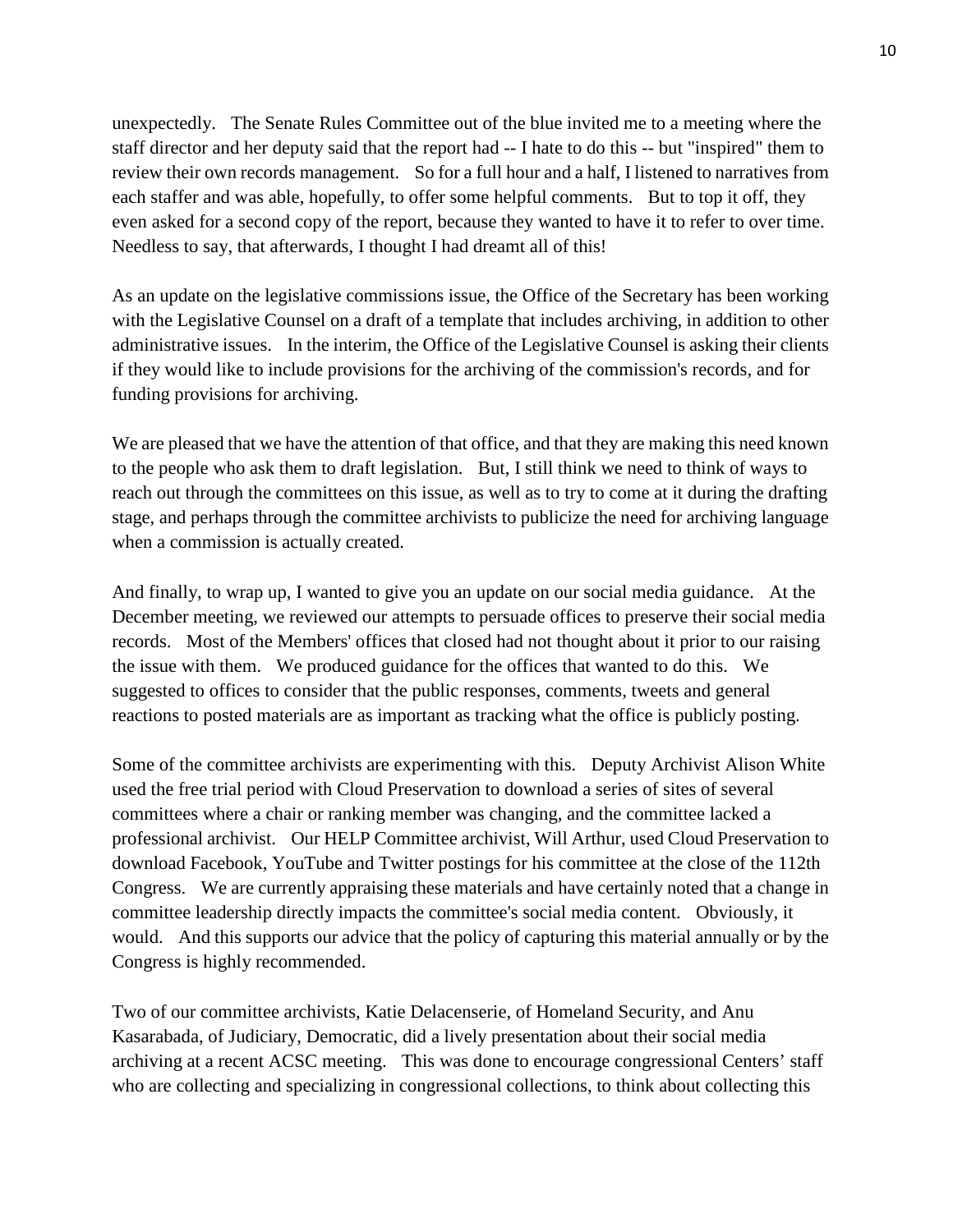material on their own. Thank you.

HASS: Thanks, Karen.

RITCHIE: Madam Chair?

HAAS: Yes.

RITCHIE: I would just like to add that Karen has indicated how busy her operation has been with those 63 Senators who have left in the last half dozen years, and that she and her staff have visited each one. It is always difficult, especially if someone has died or been defeated in the election, when there is a deadline to get records achiving finished. Karen has not mentioned in her report that she has also put a little muscle into this with some staff who don't realize that electronic records do need to be preserved. So we are aware that a very large percentage of that material has been saved because of her efforts.

And one other person to mention is Hope Grebner. Karen mentioned previously that we have staff consisting of Alison and Elisabeth. However this summer, we also have an intern, Hope, who is from Indiana University, and is getting her master's degree. She previously worked on Birch Bayh's papers and will be leaving us to go back to work on Richard Lugar's papers at the university. We were very happy to have that additional assistance through the summer months. And we are looking forward to training a new generation of archivists to work with these records.

HAAS: Thank you very much. Let me now turn to Robin Reeder, the House Archivist, for her comments.

REEDER: Thank you, Karen.

In the last 6 months, we have received many requests from House Members, both new Members and Members that have been here for a while for records management consultations. Thus far, we have had 27 consultations. Twelve of these have been with new Members, while 15 were with Members who have been in office for a period of time.

It is important to mention that our meetings with departing Member offices also included meetings with staff of vacant offices who are manning the offices until the special elections of the new Members occured. Another thing to note is that we haven't had as many committee consultations as we did in the previous 6 months, but we think this is because in the last Congress there was the leadership change so we had a lot of new personal staff that we were meeting with.

One of the big projects that my office has been working on has been a transfer of the 111th Congress records to the Center for Legislative Archives. Alison Trulock has been heading up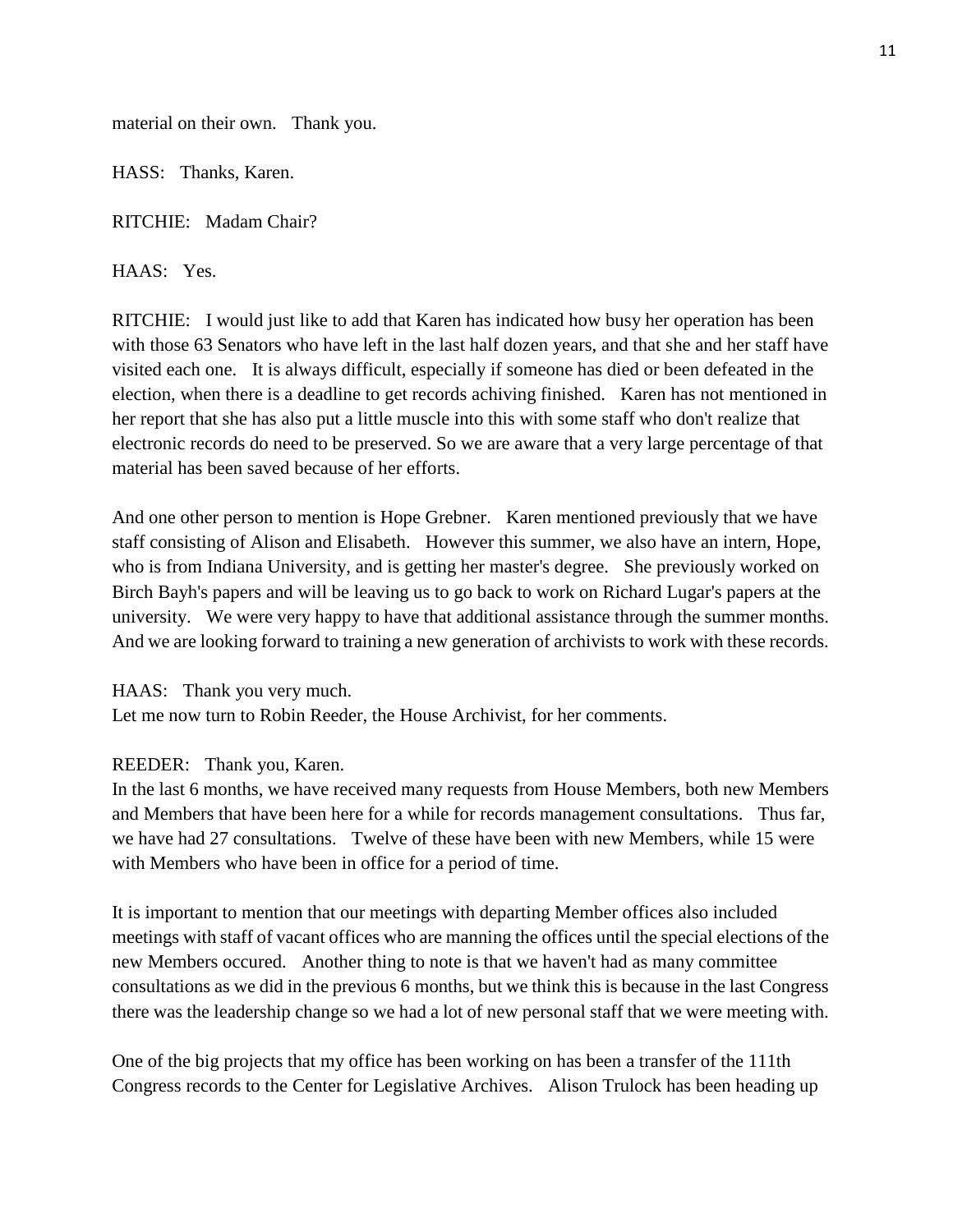the effort for that as well as Heather Bourk. They are just about done with the transfer. There is just a small amount left along with some electronic records. I want to send a big thank you out to Tom Eisinger, who has been very helpful with that effort, and Donald Collier, both from the Center for Legislative Archives. Tom also had rotating staff helping from the Archives. They came to help prepare the records, so a special thanks to Kris Wilhelm and Kate Mollan for their help with that as well.

Alison Trulock continues as our project manager leading the House efforts on the Next-Generation Finding Aid, and she will be talking to you later in the meeting about her work on this front.

Heather Bourk,on our staff, continues to deal with the vast amounts of photographs within the Office of Art and Archives, the House collection and the Historian's Office. She also has been quite busy scanning and putting many of these photos on our Web site, as well as coordinating with committees on archiving their electronic records.

And here are some statistics since our last Advisory Committee meeting, As I mentioned, we have had 27 Member consultations, and two consultations with committees. We have had 583 cubic feet of records transferred to us. We have loaned 48 cubic feet of records back to the committees. And we have sent out a total of 1,260 empty boxes to the committees for archiving as well.

And that is my report. Thank you.

HAAS: Thanks, Robin.

Robin and her staff have been extremely busy. With the last couple of elections and the turnover in the House, it has made it important for them to continue their efforts. They have had a lot of meetings with Members. We have also had a lot of departing Members, not during an election time creating many vacant offices to service. Whatever the reason, death in office or a decision to resign, those are difficult situations to deal with, so Robin and her staff deserve a lot of credit for all of their efforts.

HUNT: Just to add, if you don't mind --

HAAS: Sure.

HUNT: I would like to add to what Robin said. Tom Eisinger crunched the numbers, and the 111th Congress is the second largest transfer of House records in the last 20 years.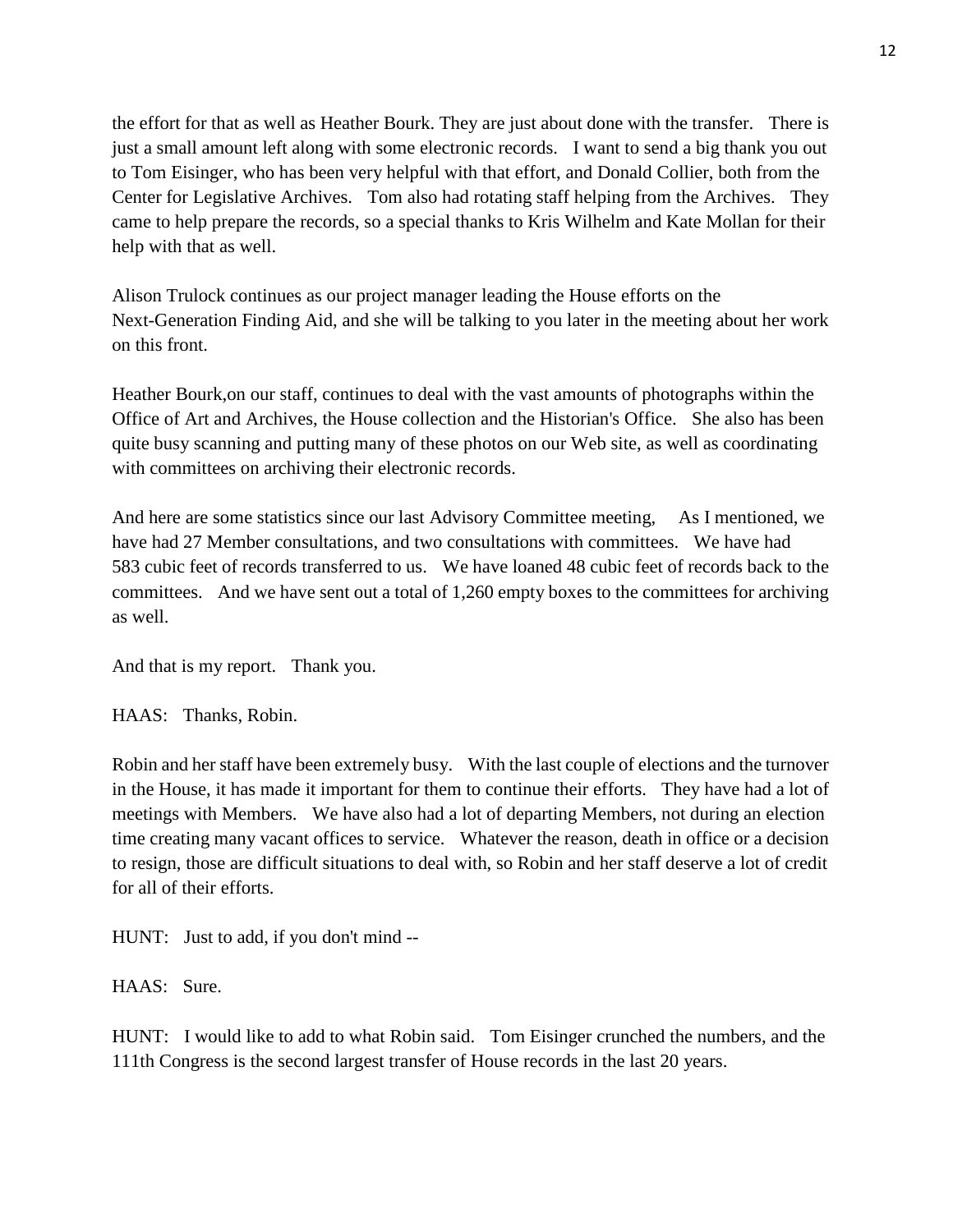HAAS: Wow.

HUNT: So clearly the message has gotten out about the importance of archiving committee records..

HAAS: Thank you.

HUNT: And I would also just like to point out that the Congressional Affairs Office has been very active in bringing Members of Congress, primarily House Members, to visit us, and it is a good opportunity for them to understand that they have this archival assistance from the House Archivist. When either members of the House or the Senate come by, we always put a plug in for the services of your fine archivists.

HAAS: Richard, I am glad you raised that, because the feedback that we have gotten on this has been really positive, so thank you so much for that.

HUNT: Sure.

ERICKSON: And we noted that Senator Flake, in his maiden speech to the Senate, mentioned his visit to the National Archives during orientation and what an impact that had on him.

HAAS: Oh, excellent. As our next order of business, I would like to ask Jacqie Ferry, Alison White, and Alison Trulock to come to the table and speak to us on the Next-Generation Finding Aid.

FERRY: Good morning, and thank you for the opportunity to give a report on the Center's Next-Generation Finding Aid project. For the new members joining us, I am going to give just a very brief history of the project. At the June 2011 meeting, the Advisory Committee endorsed the findings of the Center for History and New Media's Next-Generation Finding Aids Report, which recommended several activities to improve description and online access to House and Senate records.

Our current work falls into three categories, which are represented in the diagram on the second page of the handout. The first circle, legacy description, is an effort to convert the Center's legacy finding aid and description records that are compliant with both National Archives data standards and national description standards. The Center has finished conversion of preliminary inventories for the first 70 Congresses as well as for the 75th Congress, for which we have created approximately 8,100 enhanced description records.

The second circle represents a project to create enhanced description of modern congressional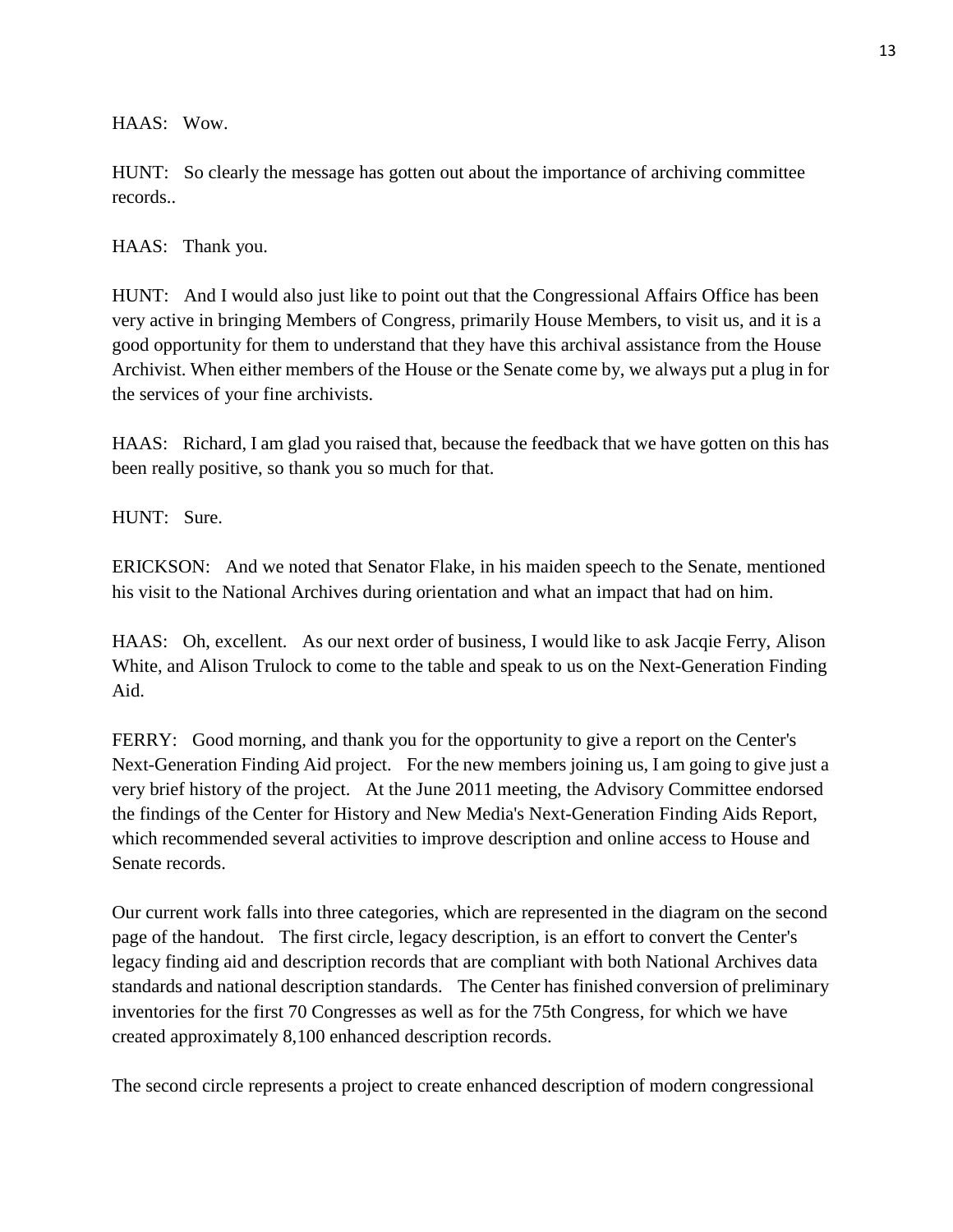records, which are comprised primarily of committee records from the 1970's to the present, and for which we typically have minimal descriptive data. While some of these records are closed, many are fully or partially opened for research use. To improve access to these records, the Center has created approximately 4,000 enhanced description records for the 92nd through 96th Congresses.

The third circle represents the collaborative description program. I will talk more about this initiative at the end of my report, and so will Alison White and Alison Trulock.

On the following page is a chart showing the total volume of House and Senate holdings as of March 31st of this year. The blue column shows the total volume of fully described records from our enhanced description project. In less than 2 years, the Center has created enhanced description of 38,503 cubic feet of records, which comprises approximately 24 percent of House and Senate holdings.

The minimally described records are described at the series level, but those records have not yet been fully described as part of our enhanced description project: 33.1 percent of House and Senate records fall into this category. So that is the gray bar.

When the project started, approximately 91,000 cubic feet of records were minimally described. We have reduced that to just over 53,000 cubic feet in the past 2 years, and we will continue to chip away at this category over the next few years.

Finally, 42.8 percent of House and Senate records are currently closed. As segments of these records become open, they will be fully described. In addition, with the transfer of enhanced accessioning metadata from the House and Senate in the future, these closed records will come to the Archives nearly fully described.

The next page has a graphical representation of the data in the previous chart. The blue bars represent the volume of records described during the last 3 fiscal years. In fiscal year 2011, we described approximately 12,000 cubic feet, in fiscal year 2012, we described nearly 20,000 cubic feet, and in the first half of fiscal year 2013, we have described approximately 7,000 cubic feet of records, for a grand total of 24.1 percent of records fully described.

The blue bars will continue to grow as we complete more descriptions, and the gray bar represents minimally described records will continue to shrink. The bar representing closed records will grow as we receive new accessions and shrink as these records become open and fully described.

The fruit of our descriptive labor can be found in the National Archives Online Public Access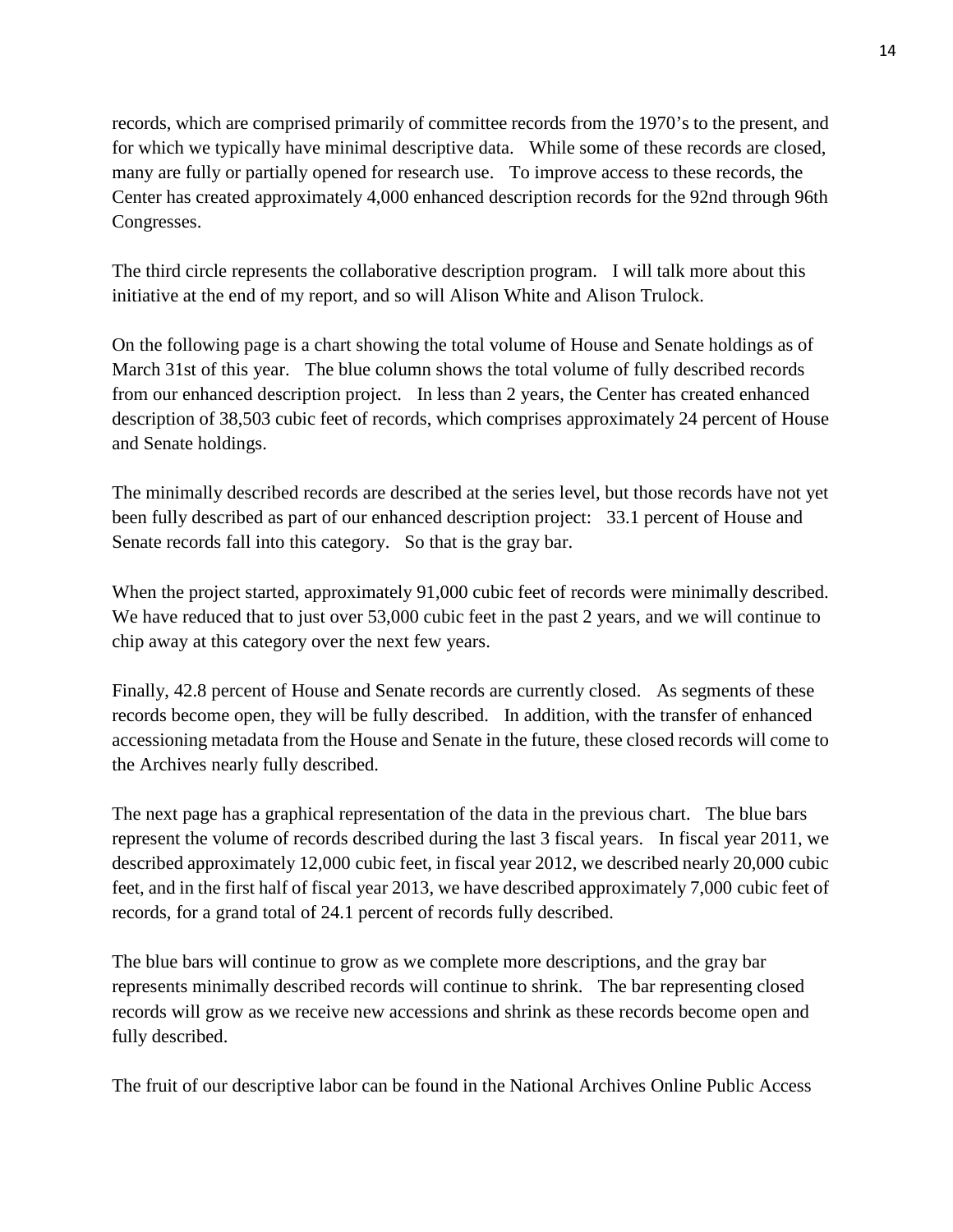system, also known as OPA, a screen shot of which can be found on the next page. OPA is the replacement system for the National Archives Archival Research Catalogue, more commonly known as ARC, which will be retired later this summer. OPA is the new online access system for description records, authority records, digital images and other online content from units across the National Archives.

This is a screen shot of a description record created during our modern records description project. The record describes correspondence from the House Committee on Armed Services during the 92nd Congress. This enhanced description record includes a detailed arrangement statement, a scope and content note specifying the name of the outgoing correspondent and type of correspondence, access and use restrictions specific to the 17 boxes of records, a unique identifier used to locate the records at the Archives, as well as other descriptive elements.

To date, approximately 2,700 description records have been added to ARC and OPA as part of our enhanced description project. If you visit OPA, and I encourage you to do so, you will find records covering the 75th Congress, the 58th Congress and the 92nd through 95th Congresses, and every month, we are adding more.

Now that a few Congresses have been fully described in OPA, we hope to work with the Office of Innovation at the National Archives to develop a customized search portal for congressional records that builds off this rich descriptive data. Over the coming months, we plan to solicit feedback from the Advisory Committee, researchers, and other stakeholders about the search portal.

On the next page is a diagram of our new description environment, which brings together contributors and tools from across the Center, House, and Senate. The Collaborative Description Program is comprised of various contributors, represented by ovals and various interrelated systems or tools that manage descriptive information about the records throughout their lifecycle. These systems or tools are represented by rectangles.

First, the description program begins with the records creators, the committees. And for those committees with archivists, this also includes them. The records' creators are the key to making this entire program work. The records' creators are most familiar with the records and are in the best position to provide accurate, detailed descriptive data about the records at or near the point of record creation.

The records' creators complete a transfer form, which they submit to the House Office of Art and Archives or the Senate Historical Office. The data in these forms is then added to the Archivists' Toolkit by the House and Senate. Alison Trulock and Alison White will go into more detail about this process.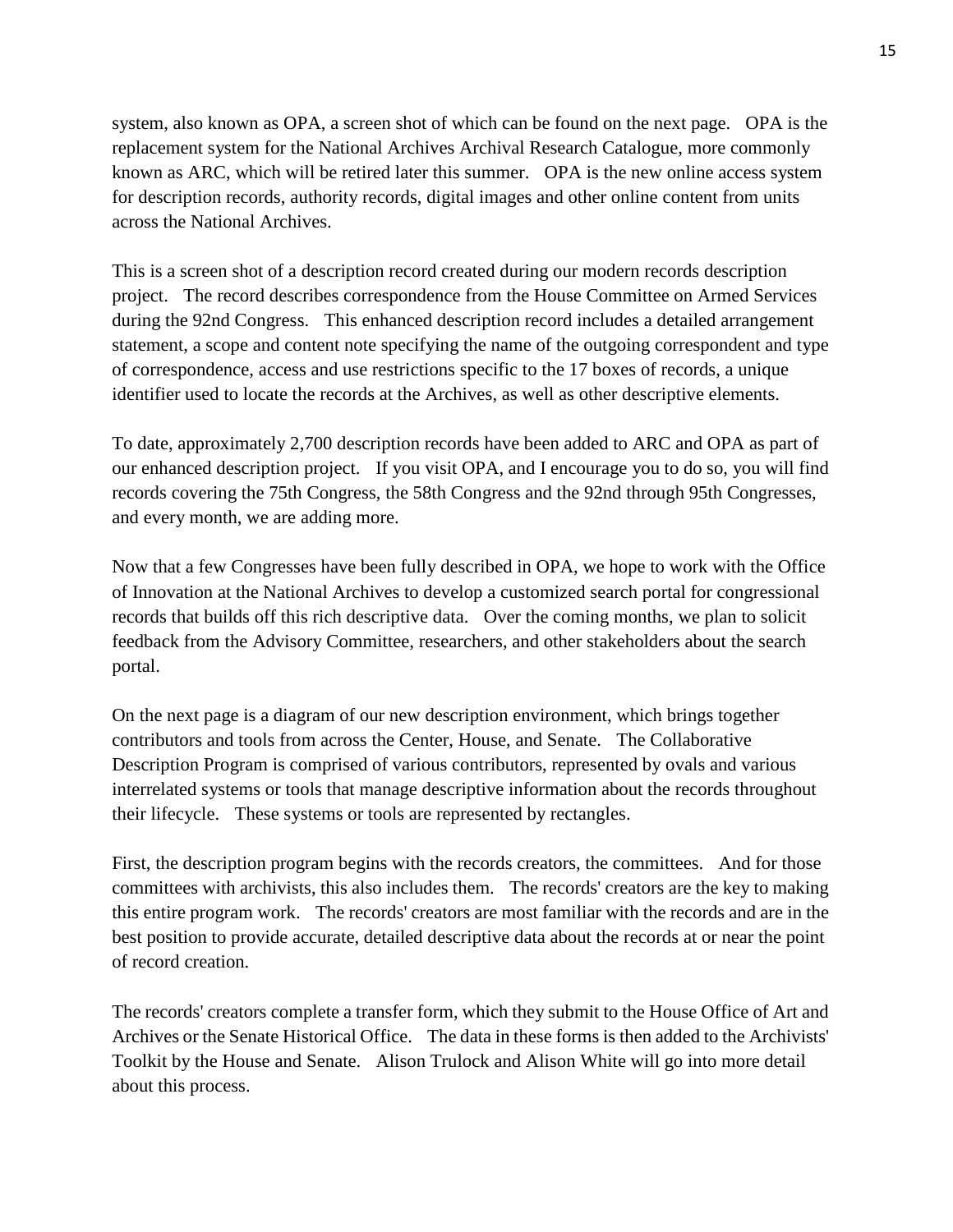When the records are transferred to the Center, they are now accompanied by rich description information in the form of structured standards-compliant data that can be easily imported into various systems, including the Center's Instance of Archivists' Toolkit and, eventually, Online Public Access, OPA.

This data will be managed and enhanced by Center staff within Archivists' Toolkit until the records are open for research use. Once the records are open, the data in Archivists' Toolkit will be imported into NARA's Description and Authority Services -- we call it DAS -- which will become the back-end system supporting the National Archives Online Public Access, after ARC is retired later this summer.

I would like to highlight several milestones in the past 6 months that have been reached in this project. First, the Center successfully installed the server database and Archivists' Toolkit application in the test lab at Archives II. We thoroughly tested the system, and the Capitol Planning and Investment Control Board approved our move to production environment this spring. The production environment consists of application and installations on 19 staff work stations at the Center and a remote connection to a secure Sequel database on a dedicated server at Archives II.

As part of the move to production, the Center has worked with NARA's IT staff to ensure that the system complies with NARA's rigorous system security and data backup requirements. Final roll-out and staff training will commence in July once we receive official approval to operate from the chief information officer.

Second, we worked with the House to create custom export reports to extract accessioning metadata created by the House in Archivists' Toolkit. In preparation for the transfer of records from the 111th Congress, the House created over 350 accession records in Archivists' Toolkit, which we are now able to import into our instance of Archivists' Toolkit.

Third, the Center helped the Senate create a new XML transfer form. We also wrote a custom style sheet for the Senate that transforms the XML transfer data into XML that is compliant with the Archivists' Toolkit accession schema. With these two new tools, the Senate and the Center are able to import accessioning data created by the committees directly into Archivists' Toolkit.

When this project began, there were three or more separate processes in the House, Senate, and National Archives for managing descriptive information about committee records. These processes did not provide the flexibility needed to exchange, share, and re-purpose this descriptive data, but these processes have now been integrated and normalized, and we are now able to share standardized data across systems and institutional boundaries.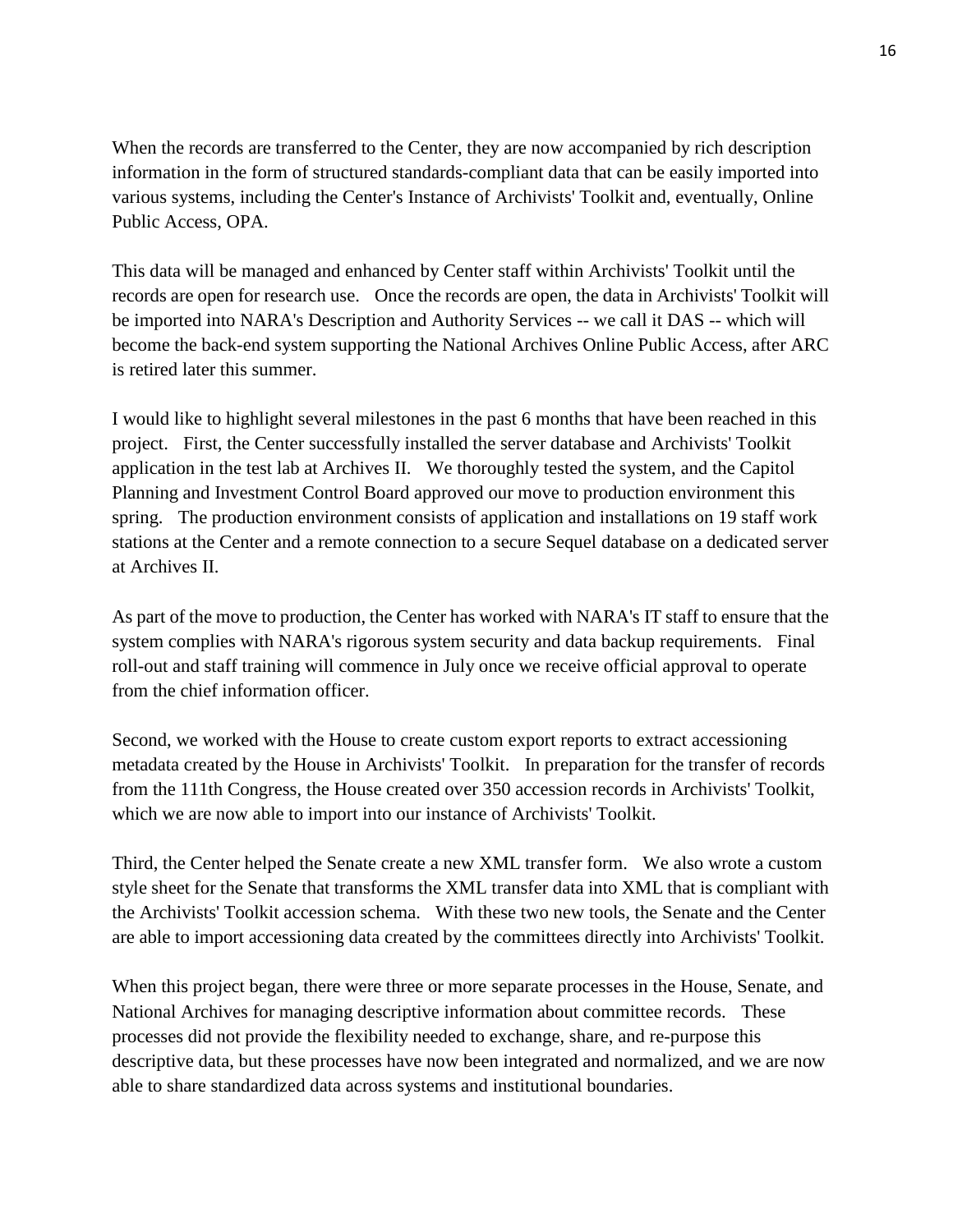We also faced a huge volume of modern congressional records described only at a high series level, which communicated little useful information to researchers about our records and how they could be used. We have now fully described one quarter of these records, and we have acquired the experience needed to complete the remainder of this work.

In addition, we are now reaching a greater variety of researchers through our enhanced description efforts. I would like to conclude with two examples from the past year. Last year Adam Berenbak helped a researcher from Israel, who contacted the Center after searching NARA's catalogue and finding one of our new description records from the 93rd Congress. The record in particular was from the House Select Committee on Crime. The scope and content note described various topics covered by the committee's public hearings, one of which concerned drugs and, more specifically, treatment of drug addiction. The researcher found the subject term in ARC and contacted us. We screened the boxes, and the researcher spent a few days reviewing the records.

And just last Thursday, as I was writing this, we received reference requests from two different researchers who found the Center through our enhanced description. Rod Ross fielded one of these requests from a researcher who was interested in transnational movie theaters. Through the catalogue, the researcher found relevant records on 20th Century Fox and other companies from the Senate Committee on Foreign Affairs from the 95th Congress.

These examples highlight not only the myriad topics covered in congressional records but also the importance of providing detailed descriptive information that can be accessed online by researchers around the world. These examples also serve as a reminder of just how far we have come in 2 short years. Thank you.

TRULOCK: Good morning. I would also like to thank the committee for allowing me the opportunity to address you all this morning.

I think the main goal of all the work that we have done on the Next-Generation Finding Aid Project has really been about access, so I am just going to highlight the ways in which our progress has enhanced access to the records.

Since May 2011, the Office of Art and Archives has been using Archivists' Toolkit to capture accession information and also describe records, older records from open Congresses. Through collaboration with the Center, we have refined and improved our accession process for House records and then mapped this process to the functionality provided by Archivists' Toolkit.

We have also used Archivists' Toolkit to create accession information for both textual and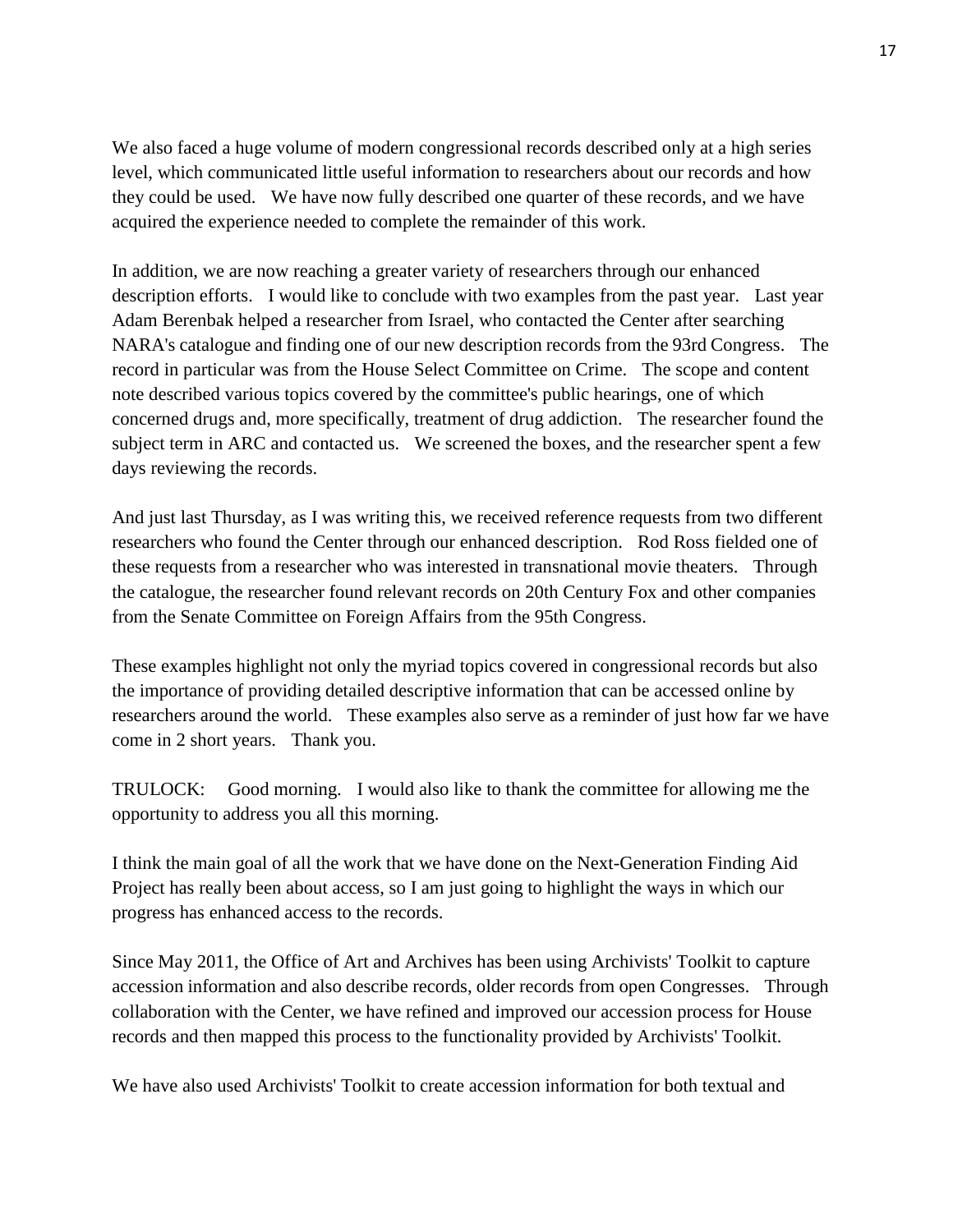electronic records, and this information was transferred to the Center along with the actual physical transfer of the 111th Congress records which amounted to about 4,200 boxes of records, so it was quite a bit of information and a lot of work, as you all heard earlier.

Since we have the records on site, we store them for a total of 4 years, we are actually able to work with the records while we have them on site, so we can do enhanced description that is provided to us by the committees and add some additional access points to the record, such as controlled headings, vocabulary, subject and name headings; the information that we get from the committees.

Finally, our other major point of access that we have been able to utilize is the new House Web site. This has offered us an opportunity to make available EAD finding aids of House records for older House records that are opened, and we created those using the resource module of Archivists' Toolkit.

The handout that you all have from me is the finding aid from the Judiciary Committee from the 95th Congress. It shows you an overview of the kind of information that we are getting out to people through the Web site. You can see there are controlled headings and a higher level inventory of the records of the Judiciary Committee from the 95th Congress.

Some of the benefits of working toward enhanced access for our office has been both internal and external. Internally, we have really been able to refine our processes and have better management of the records that we are receiving from the committees, which is great for us because it facilitates our accountability to the committees, which is really important. It has also encouraged us to have more direct interaction with the records while we have them on site. This helps us pinpoint committees who may need a little extra help with their archiving in terms of the description that they are providing to us. We can provide better guidance and feedback to them because we have a better sense of the kinds of records that they are sending to us.

Externally, we are capturing more and better information at the time the records are coming into our possession. This ultimately facilitates better access to the records down the road at the Center for Legislative Archives, because when we are sending the records to the Center, they have a basic level of intellectual control over the records that we weren't providing them with before. Hopefully this will reduce some of the backlog of undescribed records down the road and give researchers a starting point for access to those records in the future.

And finally, while we have made great strides, and it has been really a rewarding experience, there have definitely been some challenges, and I am just going to touch briefly on what some of those have been for us.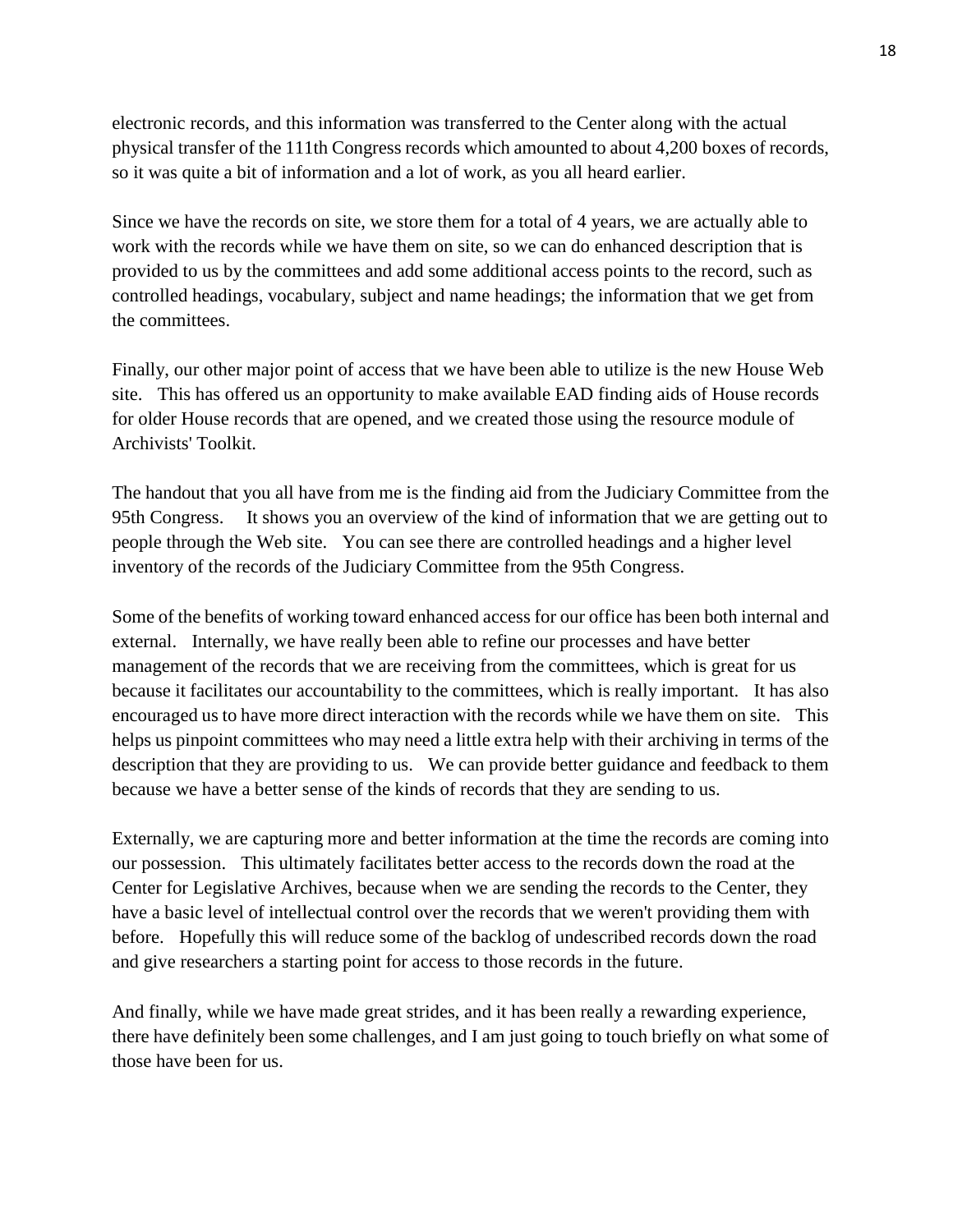First, and foremost for the House, is that we are dealing with record creators who are not always providing the best descriptive information to us at the outset, and for whom sometimes archiving isn't always their first priority -- imagine that -- but since we have the records on site, we are able to alleviate some of those challenges of dealing with hesitant record creators. Also it gives us the opportunity, as I said, to increase our outreach and better target our outreach to committees to address that challenge.

Another major challenge I am sure we all can attest to is that it is just really very time consuming, Not just to do description, which we all know is time consuming, but the work that all of us have done in terms of aligning all of our processes of the stakeholders into one process has been time consuming, but very rewarding.

And finally, looking ahead to what is on the horizon, Archives Space is launching in the fall, so that will be another hurdle for us to tackle as that comes along down the pipeline. I think the Center and the House are going to look to the next steps of collaboration in terms of aligning some of the description that we are doing with some of the description that they are doing and figuring out another good process for sharing that information.

So we have made great strides, it has been a really rewarding process, and thank you for allowing me to tell you about this today.

WHITE: The Senate has some hesitant record describers as well. I would say your list of challenges are our list of challenges as well.

# TRULOCK: Right.

WHITE: My handout is an example of our newest accession form. This is really a combination of two accession forms we have been using, but it is what we are doing with it that is, I think, very exciting for us and hopefully for the Center, too. We used a hobbit example in the sample descriptions. I have to thank Brandon Hirsch for the inspiration for that. It was really fun to make. We thought an example of a filled-out form would be useful to the people using the form, and because of the sensitivity of records and closure issues, we wanted to share something that no one could dispute and was okay to share. So that is how we came up with this as an example and a guide for people using our new form.

At the recent ACSC meeting, the Center, the Senate, and the House presented on this topic. I went into some detail about the Senate's efforts over the years and the increase in the amounts and types of metadata we have been trying to capture. It has only been in the last 4 years that we have been capturing that data electronically. And with this new form, we are capturing thorough description in such a way that once it is entered into the form, it is automatically encoded in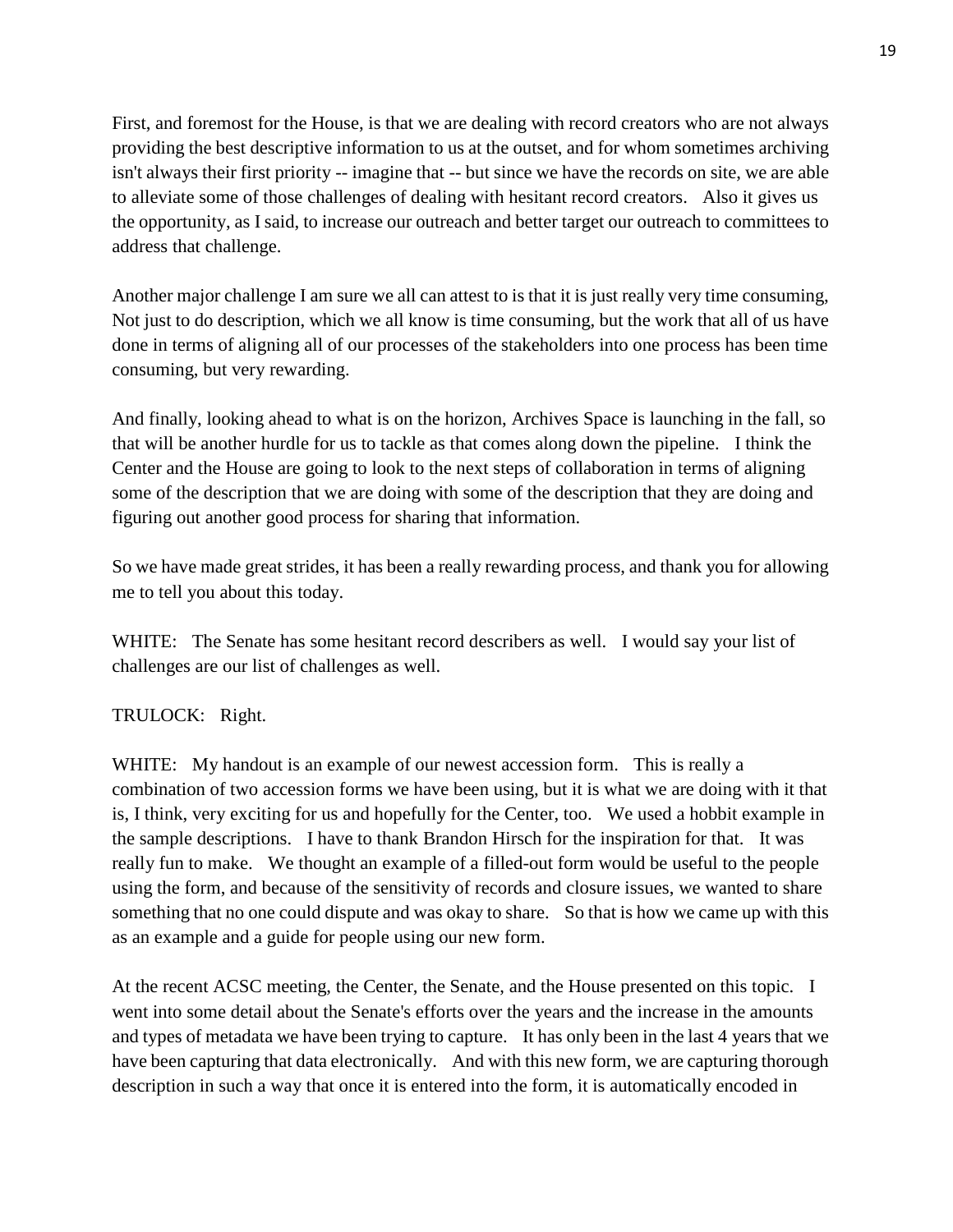XML. With Jacqie's help with creating a style sheet, we are transforming that data through doing an XSLT (style sheet for XML) transformation, and we are putting it into Archivists' Toolkit.

And so what is great about this? I think a lot of things are great about this. The fact that we are using AT, or this toolkit, to hold this data; that the Center is using AT to receive and hold this data, as well as their HMS system; that they are set up to match one another; that the House is using Archivists' Toolkit, as well; that while the House and the Senate may not both be using the same fields, neither of us are using a field in a way that is different from one another, so that when the Center receives our materials and the House's materials, there is a compatibility that will be, I think, hugely helpful to researchers down the road when this material becomes available.

Now, the other thing to consider is the difference between House and Senate records and how they are archived. For the Senate, we may not be sending materials every Congress. We may be sending the materials of a staffer who has been at the Senate for a long time working on a particular committee, working on different materials over time. Having the ability of describing that material at the point of transfer and being able to put that in a place where, if the committee wants to call that information back, and it is well described, they know what piece of it they want, and having all of that reside in Archivists' Toolkit is pretty phenomenal, in my mind.

It is going to be very useful because the Center sends a lot of loans back to us as Senate material can be reused by the committees. So while we are thinking down the road of the researcher, we are also thinking about our immediate constituency, and that is our committees. We have our committee archivists to thank for doing a really good job of describing material along the way so that those functions can happen.

The other thing that I think is kind of neat about the way we are doing it is this XML encoding because it is working with Archivists' Toolkit. We are using the accessions module of Archivists' Toolkit to hold an awful lot of information. But because we are capturing it in XML, with the next move toward Archives Space or something else down the road, I think we have put this information into a place where it has possible uses that we haven't even thought of at this time. And the way we are encoding it is going to really help us with that in the future. So, understandably, we are very excited about the actual current use of this metadata and about the world of possibilities down the road.

If you look at the handout, you can see the kinds of data that we are capturing -- data about the physical form of transfer. In the scope and content record, we are asking for some excellent descriptive data; we are going to be able to create name and subject records from that information. And we are able to hold it in a place that even though some of this material isn't going to be rolled out to the public for a long time, when it is, it is going to be largely ready to go.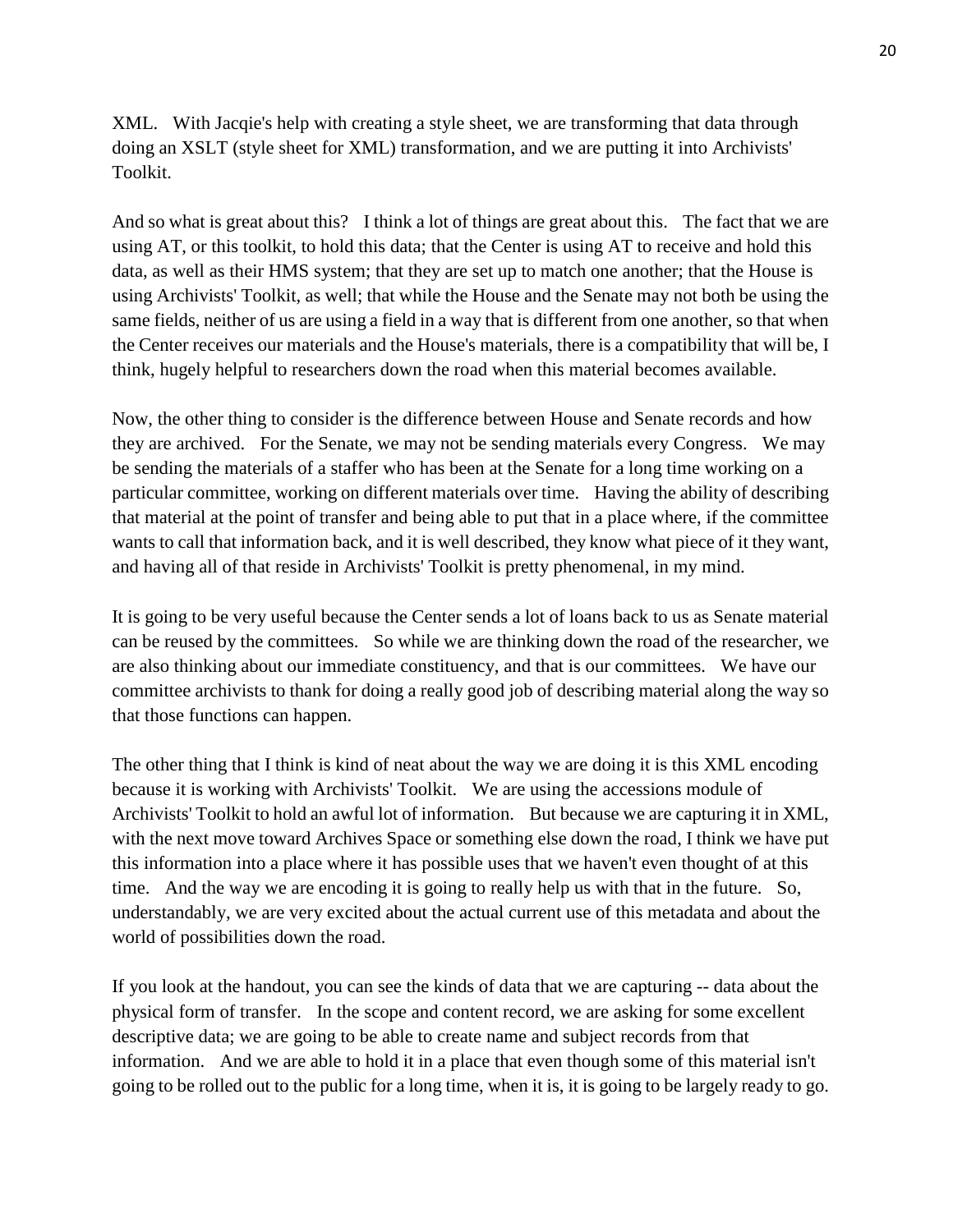And that is the other thing I think that is really great about this.

So when open records came along -- and Karen referenced the 109th committee video recordings that we recently transferred -- we used our new form. I was able to input these using Archivists' Toolkit. And when those are completely processed and available and ready to go into OPA, or ARC, that description is going to be ready to go. And that is really great because it serves, again, that dual purpose of our immediate constituency and the researchers that we are hoping to help down the road.

So I want to emphasize that getting all of the information in one place and all three of us working together, that because of all of this we are able to meet the needs of our current users and future researchers as well.

HAAS: Thank you all. As everyone has heard, there is a great deal of effort that has gone into this project. So thank you all for your continued work in this area.

FERRIERO: Can I just suggest, Richard, this common language you have created is a major breakthrough and it is the kind of staff work that the Archivist recognizes in the annual awards. So this is worthy of a nomination for an Archivist achievement award.

HUNT: Thank you.

ERICKSON: Sharon, I would be interested in hearing from you since you have spent a great deal of time on the Next-Generation Finding Aid.

LEON: I could not be more pleased with the way things are going. I think that what we are starting to see is exactly what the committee that worked on the report was hoping for, and that was we were going to see increased efficiency across all the offices and diminished redundancy. I think the thing that I am most interested in, and most concerned abou,t is watching what happens in the next 6 months as ARC goes away for good and OPA makes its place in the world. I am curious to see the increased ability of researchers to find records; whether we are going to see that actually come to fruition. I am wondering -- maybe, David, you can speak to this -- if there is going to be additional fine tuning and functionality coming from OPA.

FERRIERO: There is, but we have moved beyond expecting people to come to us. We need to be pushing this information out.

LEON: That was my next question. When can I get my feeds?

FERRIERO: That's what we need to be working on. We need to plan that. Because we have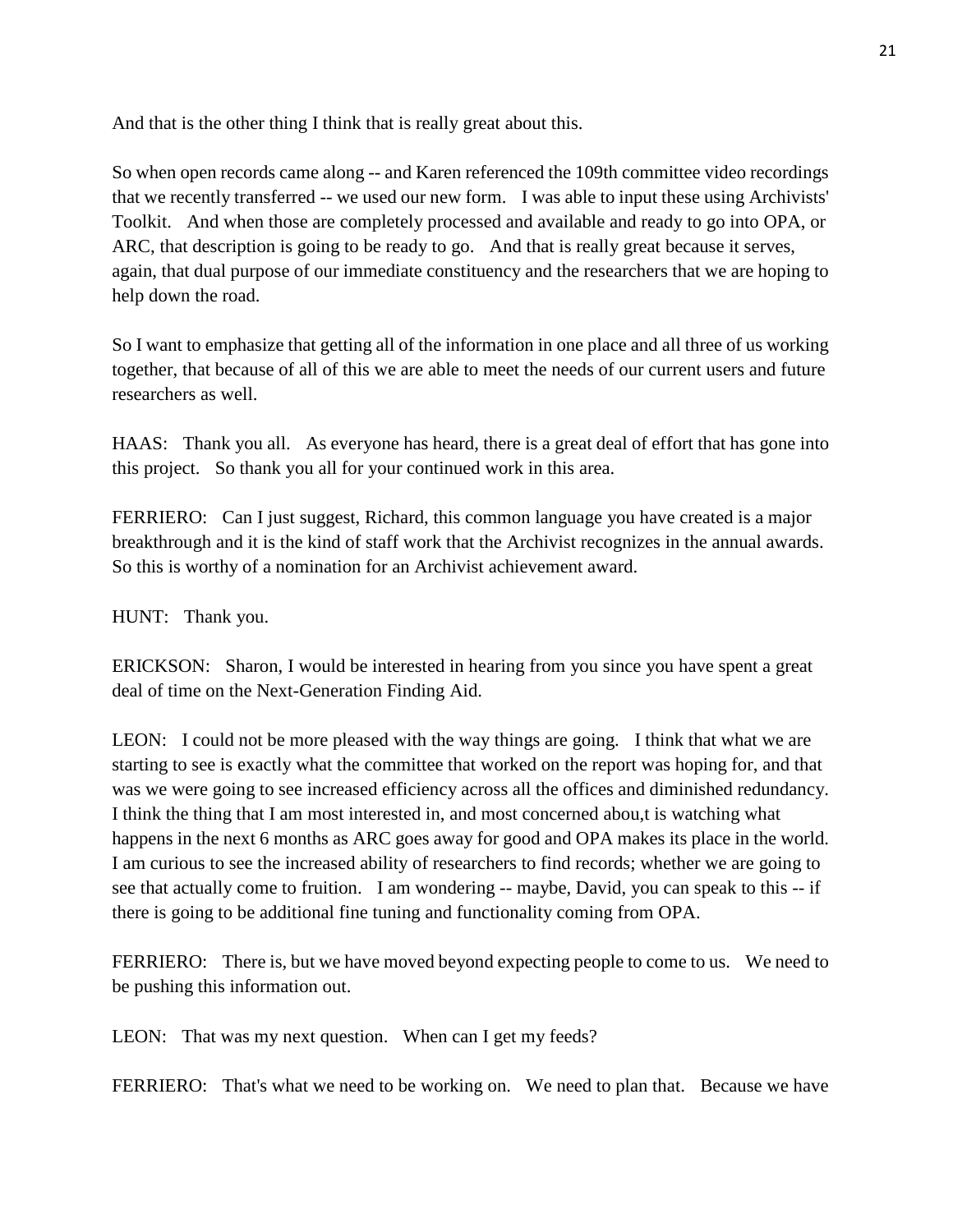learned, you know, as wonderful as it is to have all this available, unless we don't plant it out there where the people are instead of expecting people to come to us, it doesn't work.

LEON: Good.

FERRIERO: Learned that from a person at George Mason, as a matter of fact.

LEON: Ah, yeah. He was not there at George Mason when you learned it from him. He worked for you at that point. So the question about the feeds is, I think, a question that I am certain that the folks at the House are interested in and I assume the folks at the Senate are interested in. As you work on your own Web sites, what we would really like to see is pulling all of this data back into in a dynamic way through your Web sites, as well, so that we have as many access points as possible. I am hoping that that is the next possibility as we move forward with putting that data online.

HAAS: Excellent point. Before we move on, Sheryl or Jeff, do you have anything to add to this?

VOGT: Nancy, this is Sheryl. I just wanted to say I was very happy after all this time to hear this report. It is what we have been waiting for. And, of course, we have been aware of what has been going on in the last 2 years, but to see this all come together is very rewarding, I think, to all of us.

I do want to say that the transfer form that the Senate is using, offers some aspects that would be applicable for those of us working with Members' papers, that we could adapt some of this for our use, as well. So it is always good when we can multi-purpose something like that. So thank you for all the good work.

HAAS: Thanks, Sheryl. The next order of business is actually to hear from Sheryl, who, as you all know, is joining us via telephone. She is going to report on the ACSC's most recent meeting. Sheryl?

VOGT: Thank you. I would like to also start out by saying a big thank you to Richard Hunt and David Ferriero for hosting again the annual meeting of the Association of Centers for the Study of Congress in early May of this year. Nancy Erickson was able to join us, as mentioned earlier, and I think many of you were on hand for much of the meeting. I thought I would go through a few of the sessions just to give you a flavor and also to give you an idea of how people are working with congressional records.

After a welcome from the Archivist, Julian Zelizer, who is a professor of history and public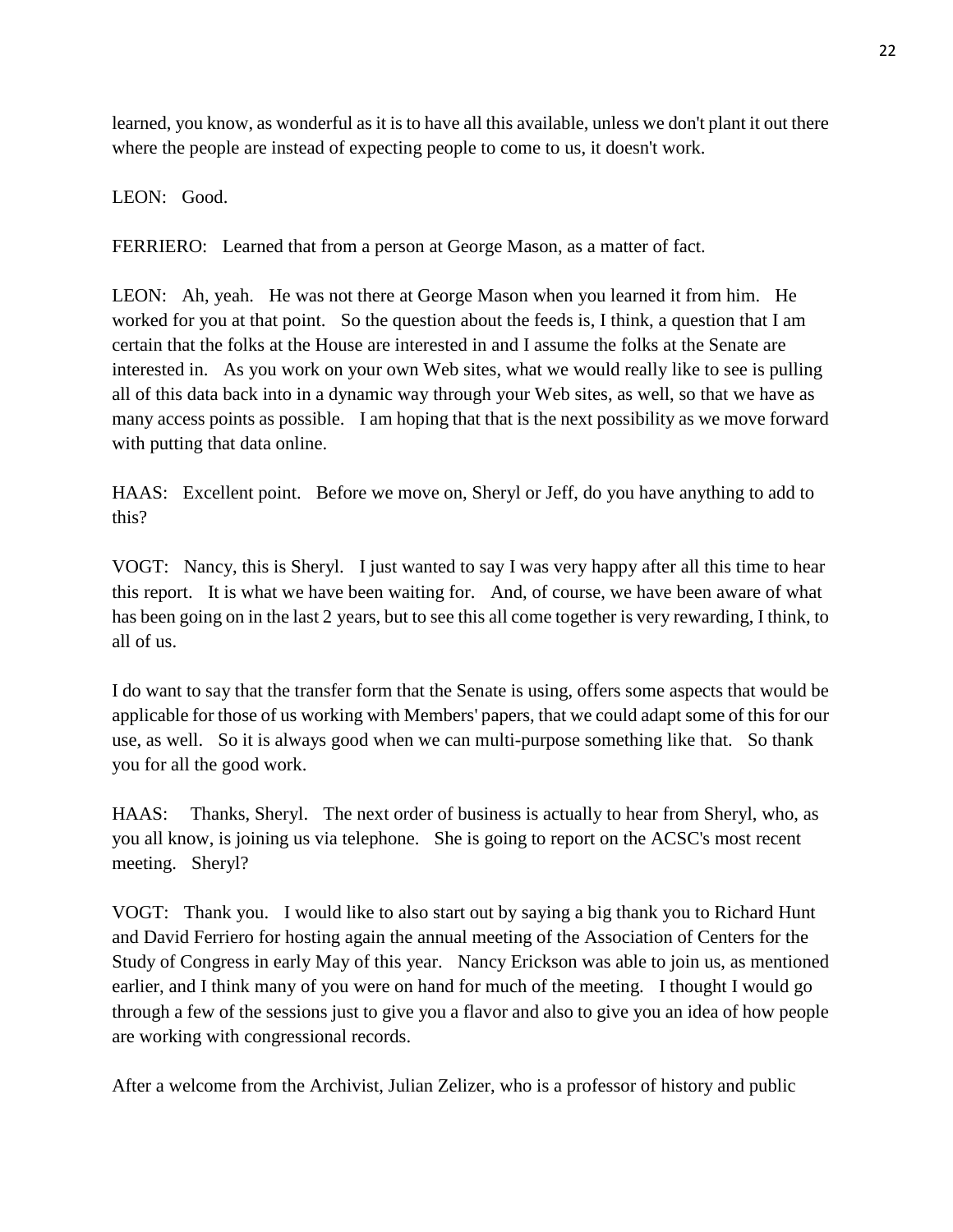affairs at Princeton, gave the keynote. His topic was the revitalization of political history and what that trend means for the study of Congress and research in Members' papers. He noted that, since 1995, there has been a return to writing political history, especially the history of Congress, its impact on American life, and the shape of political debate. His paper is now published in The Chronicle of Higher Education.

The always popular session of former Members discussing the donation of their papers was a panel of Representatives Chet Edwards of Texas, Jim Kolbe of Arizona, and Vic Snyder of Arkansas. I think this was really one of our more thoughtful panels. They offered a couple of suggestions for working with Congress to preserve Members' papers, and when I finish, I am going to ask Karen to tell you a little bit more about how we are going to follow up on that.

Another favorite session is "Research in Congressional Holdings," and here we had a panel of three researchers. One was Peter Shulman of Case Western Reserve. He is mainly using executive records and congressional committee records to research America, energy, and the world from 1840 to 1940. Pascal Massinon is a Ph.D. candidate at University of Michigan. He is using Senate Judiciary files to study home taping, copyrights, and regulations in the U.S. from 1981 to 1992. And, finally, we had Todd Purdum, who is the national editor for Vanity Fair. And he enjoyed using the papers of Presidents Johnson and Kennedy and Senators Humphrey and Dirksen in writing his book, "The Civil Rights Act of 1964." So I think you can see the varied interests that we have in congressional papers right now.

Of course, Alison mentioned earlier that they gave a presentation for the meeting on the collaboration project for the new finding aid, and that was well received by everyone. And then we also had a session featuring social media.

Just to tell you quickly, you know, we give away three awards each year. The Raymond Smock Fellowship was awarded to James Williams, who was the director of the Al Gore Research Center at Middle Tennessee State University. This award is for a person to attend the ACSC meeting for the first time. It is a staff member of one of our institutional members.

The Richard Baker Graduate Student Research Travel Grant was awarded to David Ballentyne. He is a Ph.D. candidate at Cambridge University, and his project is "Ernest Hollings and the Transformation of South Carolina Politics From 1948 to 1975." And, of course, that will take him to South Carolina Political Collections this fall.

The recipient of the Congressional Papers Roundtable Award, which allows for a new archivist to attend that roundtable forum at the Society of American Archivists meeting, was Danielle Emerling. She is one of two processing archivists that were recently hired by the University of Delaware to process the Biden papers. She is also a colleague of Hope Grebner, whom I believe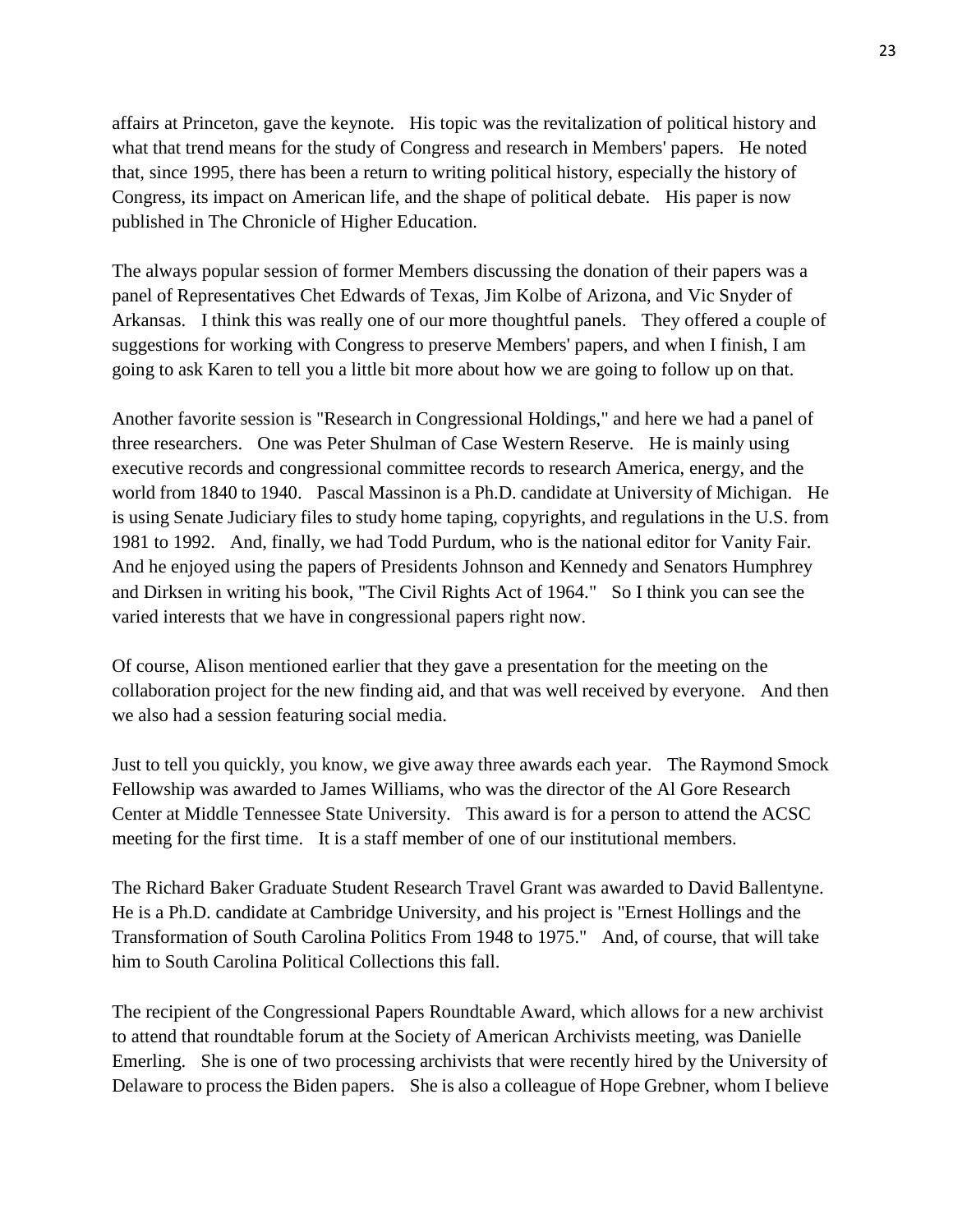Don Ritchie mentioned earlier. They came out of the same Center in Indiana.

This month, we awarded our third prize for National History Day, and this prize is awarded to an outstanding entry in any category, from either the junior or senior division, which has its primary focus as the history of Congress. This year's winner was a senior group of four students from Texas. They created a Web site called "The Voting Rights Act of 1965: One Vote, One Voice," and their bibliography cites use of the National Archives, the House of Representatives, and the Congressional Black Caucus Foundation. I looked at that Web site and have to say it is outstanding. So you could probably get that information for looking at the Web site from Richard Hunt. And I would like to thank Christine Blackerby. I don't know if she is there or not, but she has made this award each year on behalf of ACSC.

Beginning in 2014, Congress Week will move from September to the first week in April. This is to commemorate the dates in 1789 when the House and Senate achieved their first quorum. And so our fourth annual Congress Week will be the week of April the 7th in 2014, and its theme will mark the 225th anniversary of Congress. We will have more to come on that later.

I do want to note that, in looking back at 1789 and the first Congress, which is really not my field -- I am more modern than that -- I did note that first Congress made arrangements to preserve their records, which I thought was something that in the very beginning that preserving the record of Congress was important.

This was our 10th meeting, and this will usher in our fourth ACSC president. The incoming president is Frank Mackaman, who is the director of the Dirksen Congressional Center. I am glad to have him as the new president.

Our next meeting will be in May of 2014 at the South Carolina Political Collections at the University of South Carolina. Now I would like to turn it over to Karen Paul to tell you about an exciting project.

PAUL: Thank you, Sheryl. As Sheryl mentioned, Congressman Chet Edwards made an offer during his presentation at ACSC to help coordinate a collaborative records management advocacy effort between ACSC and the United States Association of Former Members of Congress. This offer struck a responsive note with the executive committee, who have been discussing an expanded outreach role for ACSC. Robin Reeder and I were asked to chair a task force on how to best work with the USAFMC. To date, we have drafted an initiating memo and talking points that are under executive board review.

A joint letter from the two groups is imagined as a first step, and we also wish to explore any other potential avenues of outreach. For example, we might assemble testimonials or statements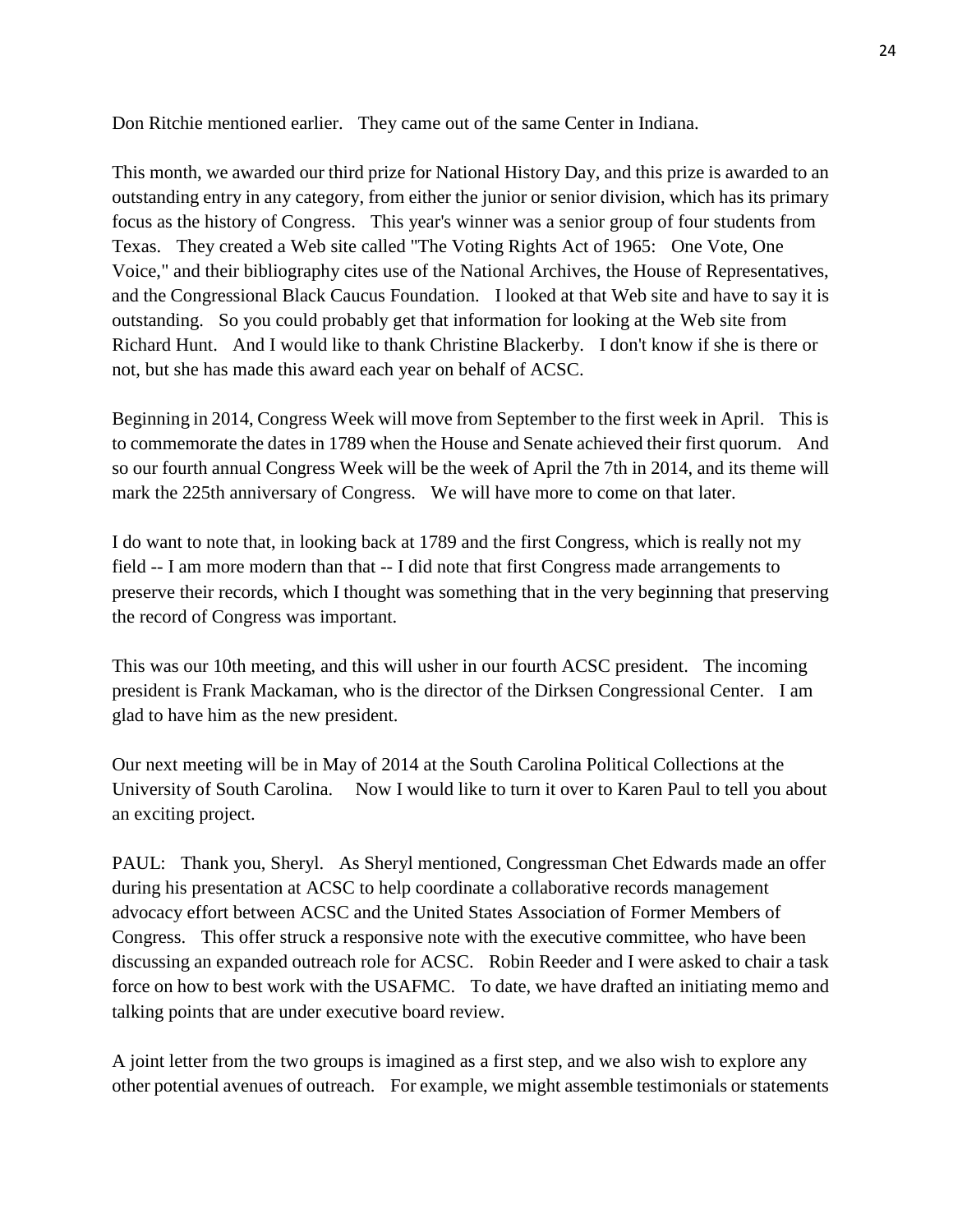from former Members and donors about addressing records management at the beginning of service that could become a kind of preservation endorsement resource bank. Another idea is to produce an outreach product, it might be a letter or an information packet, for the planned 2014 Congress Week to kind of wrap these efforts together.

But the task force hopes to develop a plan that will establish an ongoing relationship between ACSC and the Association of Former Members that will allow us to tap into their ability to communicate with current Members and would help reinforce a solid preservation message.

And I would say I am personally very excited about this because in the *Fifth Report*, we pointed out that we still feel that there is more that could be done in outreach to the new Members and to get that message across much sooner, which is a difficult goal to achieve. We have been looking for ways to try to expand outreach, so we have latched on to this with the hopes that the former Members may have venues of entree to the new Members that we wouldn't necessarily have.

HAAS: Thank you. Any comments?

Okay. Now I would like to turn to Richard Hunt for an update from the Center.

HUNT: And I want to keep my remarks brief. You have the benefit of our midyear report. At the midyear, we give you a statistical snapshot, but you get an idea of all of the activities that we are involved in and how much ground we cover with a relatively small staff. And it is, you know, entirely due to the great talent and level of expertise we have at the Center.

I would make one addition about the ACSC meeting. I was particularly impressed with the social media session that we did, which we combined Natalie Rocchio, our social media person, with our partners at presidential libraries, who have been very active on the social media front, and then with representatives from the congressional centers. There was an audible buzz in the crowd, where those people from various centers around the country very simply understood what kind of impact they could have with a minimal amount of effort to reach new audiences. I was very pleased, and there has been some activity on that front within ACSC.

I will also report that the National Archives Tumblr site with today's document just passed 100,000 followers. The presidential libraries blog has 100,000 followers, and Natalie reports today *Congress and the Archives* blog is at 90,000. So we are closing in.

ERICKSON: Okay, Don, now you have to talk about our new venture into social media.

RITCHIE: I think we have 400 followers.

ERICKSON: And growing. And growing.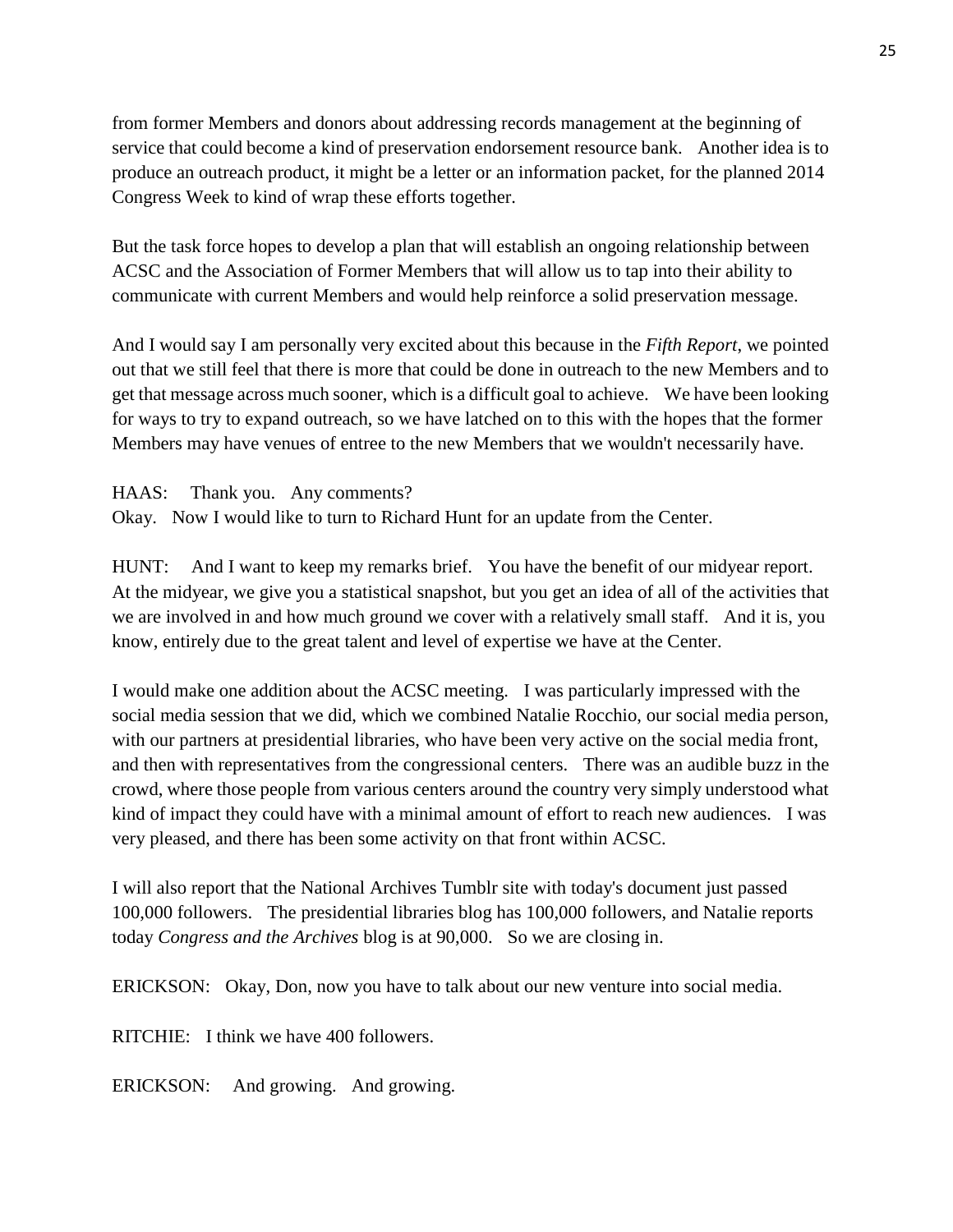HUNT: I would also like to point out that the Center benefits from our flexibility and our bench strength. A few months ago, Jessie Kratz, who was a longtime staff member at the Center and multi-talented -- David and the leadership were smart enough to select her as the agency historian for the National Archives. We gave her our well wishes, but we had a problem in that she did so many things in so many areas, who was going to inherit the burden? And I am happy to report that most of that extra work fell on our present staff member Martha Grove, who has a background and experience in museum studies. She has taken over the responsibility for the Capitol Visitor's Center exhibit content. So we had a pretty seamless transition there.

You will notice that some of our outreach staff members had to miss today's meeting. They are doing an instructional session with the Senate Page School today on the legislative process. We are happy to do that.

I would note, our level of collaboration was visible in the last presentation, but, between the House and the Senate Archivists and committee staff, we had over 40 meetings and consultations in the first 6 months of this year. We have never had that close of an exchange and, collaboration and cooperation with House and Senate stakeholders. I think it is to the benefit of us all.

If you go past the midyear and up to today's date, we have ingested over 25 terabytes of electronic data from the House and the Senate this year. The Senate has just sent us an additional multiple amount of terabytes of digital committee hearings. I can assure you that Brandon and Shannon have their hands full managing this data and getting it into safe storage, but they are doing a great job.

And then you had mentioned legislative branch commissions, so I will announce that another legislative branch commission's records are coming to us in September: the National Commission for the Review of the Research and Development Programs of the United States Intelligence Community. And like all other recent commissions, most of these records will be in electronic form, so there will be some resources devoted to that processing as well.

And, finally -- this was alluded to earlier -- after Karen had arranged a meeting with the Senate Intelligence Committee staff and we had an understanding of where they were on their electronic records front, we had a follow-up meeting with CIA folks, and then we had a meeting that included the CIA and the IT security administrators at the National Archives. And our IT security administrators report they are midstream in the process of getting the classified version of the congressional records instance approved. So there is an unclassified version where your normal records go, and then a classified version that has to be certified by the CIA before we can put a classified records in there. So it is ongoing. I can't give you a timeline or an exact date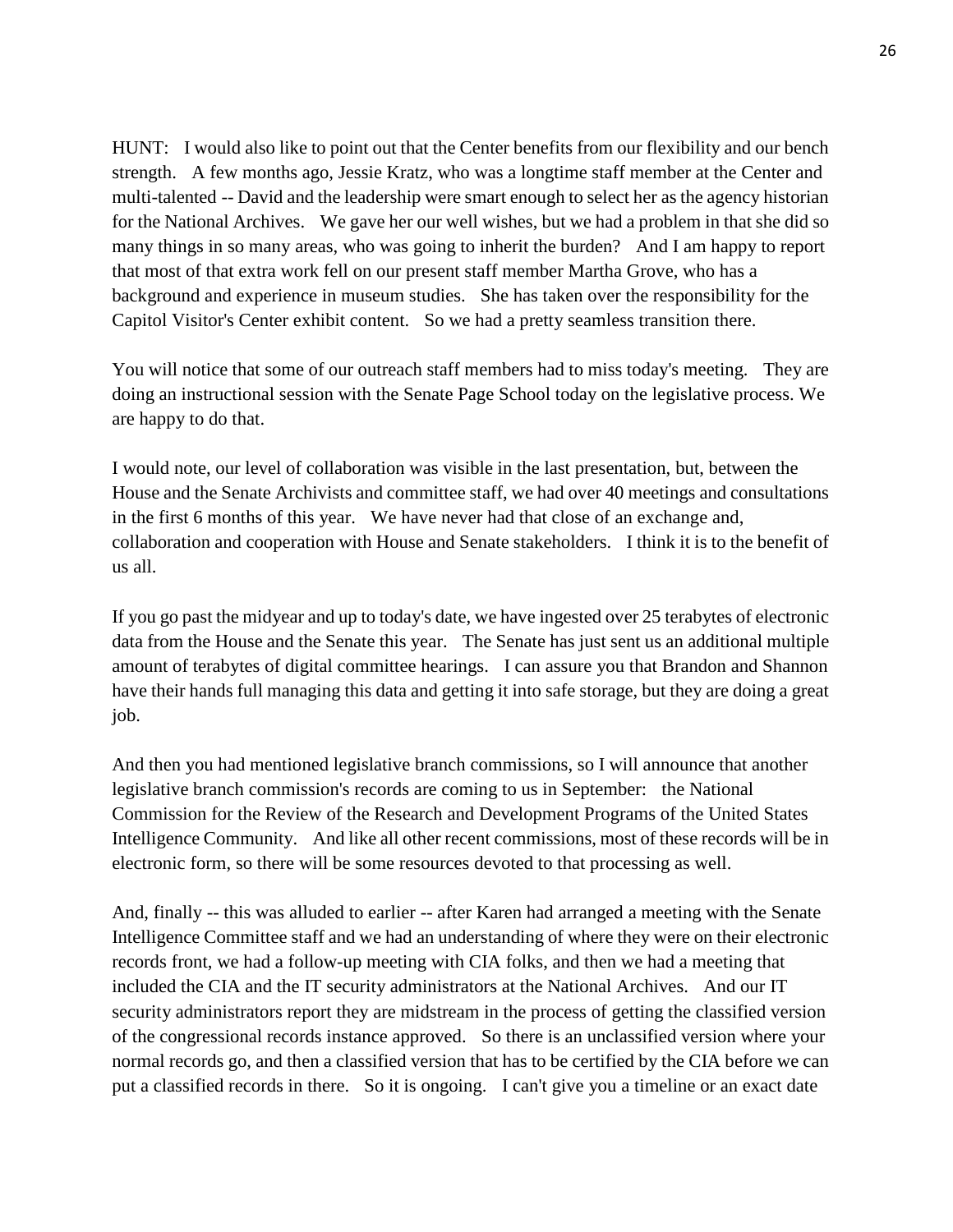when the classified version will be ready.

FERRIERO: We have a similar arrangement with Presidential records. We have a classified and an unclassified instance within areas. So this isn't anything new in terms of technology, but certification is separate.

HUNT: Any questions?

PAUL: Do you have any sense of where in the process the project is?

HUNT: The requirements were transferred to the National Archives. The IT staff and security staff were going back to CIA to get clarification on exactly what they wanted. I can't tell you what CIA does on their end. We can push the National Archives in completing the requirements.

PAUL: So where is the ball? Which court is it in?

HUNT: At the moment, it is with the National Archives to provide the information on the system and the network and the facility and meeting all of the security requirements.

PAUL: Is there anything you can do to express your interest and move it along?

HUNT: I can have the Archivist of the United States --

FERRIERO: Well, I have to find out where the ball is, actually.

HAAS: Thank you, Richard. Now it is time to turn to any new business that we might have. Does anybody have anything for us? Matt?

WASNIEWSKI: Yes, I almost hesitate to ask. I mean, we just finished the Fifth Report, and in reviewing that and reviewing all these materials, you know, it seems to me there is going to be a lot of continuity in terms of projects on the horizon. I have listened to Karen's report and Richard's and Robin's, and legislative commissions obviously are going to be on the radar, digital records preservation generally, finding aides, outreach to Members.

But is there -- and I throw this to the whole committee -- are there any other items out there, looking forward the next 5 years, that we may be out there on the horizon that we should take into consideration? Because now would be a good time to do that as we start fresh. And I don't have a ready answer to that. We have so many items on the agenda already.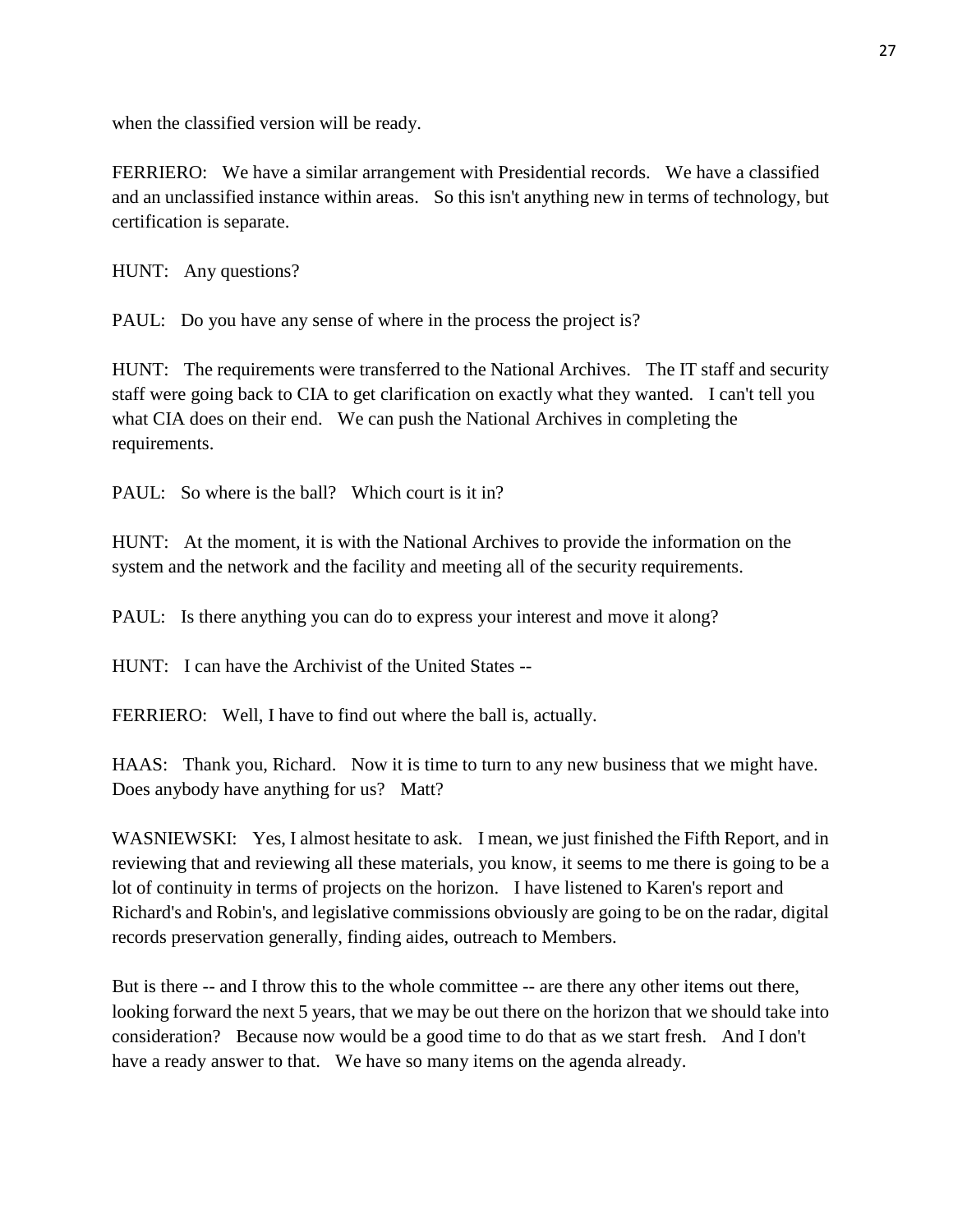### VOGT: Matt? This is Sheryl.

#### WASNIEWSKI: Hi, Sheryl.

VOGT: Yes, I would like to reintroduce a topic, and that is the proprietary software that is being used in Members' offices. I think those of us with Members' papers are very concerned about this because we don't always have the IT support staff to work with the records that we may get from the offices where there is such software. I think for those institutions that are even smaller than mine, that that is a critical thing to be thinking about, where we may lose information because they don't have the kind of support they need to access the electronic records.

HAAS: Sheryl, this is Karen. I think that is an excellent point, and I am glad you raised it again. I think at one of my first meetings last Congress with the Advisory Committee you raised this issue, and we took it back to the House Administration Committee and put it on their radar. There hasn't been a lot of effort put into it, and I think it is something that we need to all regroup on and talk about. We have had some initial conversations, and I do think there is an interest in the House. And I think we should all work together to see what kind of progress we can make in that area.

VOGT: Thank you. I know that we have recently had some of our ACSC members who have been dealing with this more aggressively than some of the rest of us, and it has cost them quite a bit of money. I know one mentioned that it cost around \$10,000 to get the kind of conversion where they can make the information accessible and usable by researchers and even by their own staff. So they have actually been talking with the Congressional Papers Roundtable group and also with ACSC. I think if we brought these three groups together to try to move forward on this, that would be a good, collaborative thing for all three groups.

HAAS: Well, why don't we add that as an agenda item for one of our future meetings? And we will try to do some work leading up to the next meeting so we can report.

FERRIERO: Can I just add to the conversation that the Archives has issued, along with OMB, a directive to the Federal agencies around records management within which we spell out certain requirements for all the agencies, but also a set of promises about what the Archives is going to do to support their work. And one of those promises is working with the records management industry to create the tools, open-source tools, for the agencies to use to capture their records.

HAAS: Oh, excellent.

FERRIERO: So we need to work together on that, because whatever we create should be available to Congress at the same time.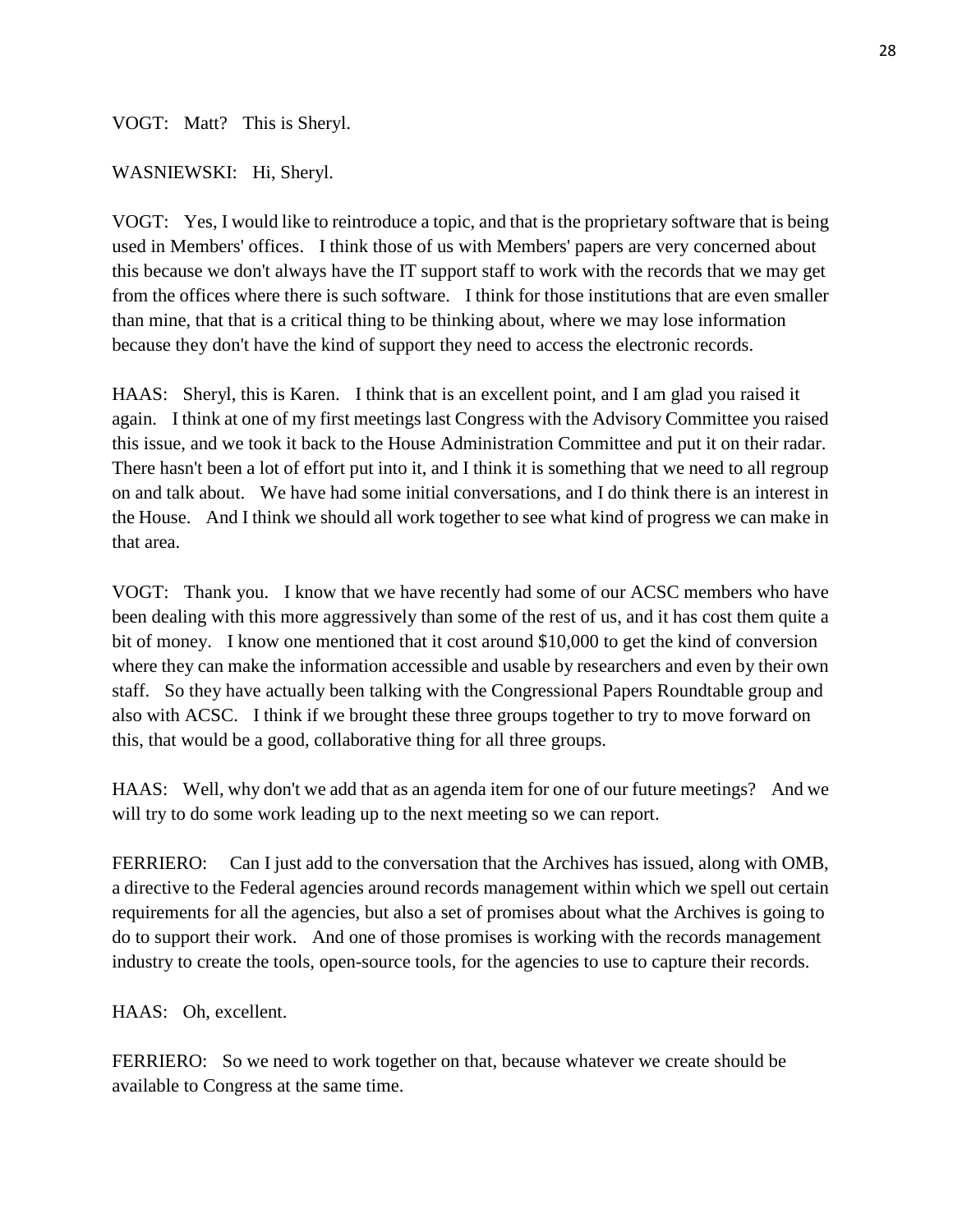### HAAS: That is excellent.

LEON: I might just add at this point that if we are thinking about the next 5 years and pushing materials out into the world in a way that is usable, I think we definitely need to think about a way for both the House and the Senate and the National Archives to keep their eyes focused on open data for this particular set of records because of the number of people associated with it and the number of entities. The authority file entities associated with this batch of records is ripe for setting up in a linked open data system, which means that anything associated anywhere on the world on the Web with a particular Member or a particular committee can be accessed in one fell swoop. And we have an awful lot of entities that we could be playing with, and we should figure out how to do that.

## HAAS: Good point. John?

LAWRENCE: Well, first, I would like to thank everybody for welcoming me as a member of the committee. And, Nancy, thank you for your work. I did make it to the Senate floor on my last day -- the first time in 38 years I made it to the Senate floor for a tour. But I appreciate the offer. But thank you to everybody for welcoming me, and I hope that one of the things I can do is to bring the perspective of somebody who was both a House staff person and leadership staff person with a pretty strong eye towards my concerns about adequate recordkeeping, which I tried to impress particularly on the Pelosi staff from the beginning.

I may have some practical expertise even though I don't have nearly the technical background or expertise of most of the people on the committee. But I might have some practical benefits that I can offer. One of the things I want to do is offer myself to talk with the staffs and hopefully make perhaps that link between the practicalities of what we are trying to do here and the kinds of pressures that they may face.

I am particularly struck by the challenges that Robin and Karen face with the House because of the large numbers of Members, the higher turnover, both the staff but also Members. You know, a lot of people don't realize that in a normal House election, even though you may have a very high retention rate in the number of Members who are seeking reelection, you still could have 60, 70, 80 Members who are coming and going. And not all House Members enter office with the same expectations of immortality as Senators, and so they pay a little less attention to recordkeeping.

The one question I want to ask which -- the word I haven't heard here, and I say this with admission of virtually complete ignorance -- I hear a lot of emphasis on Members and a lot of emphasis on committees, and I really am concerned about leadership, because individual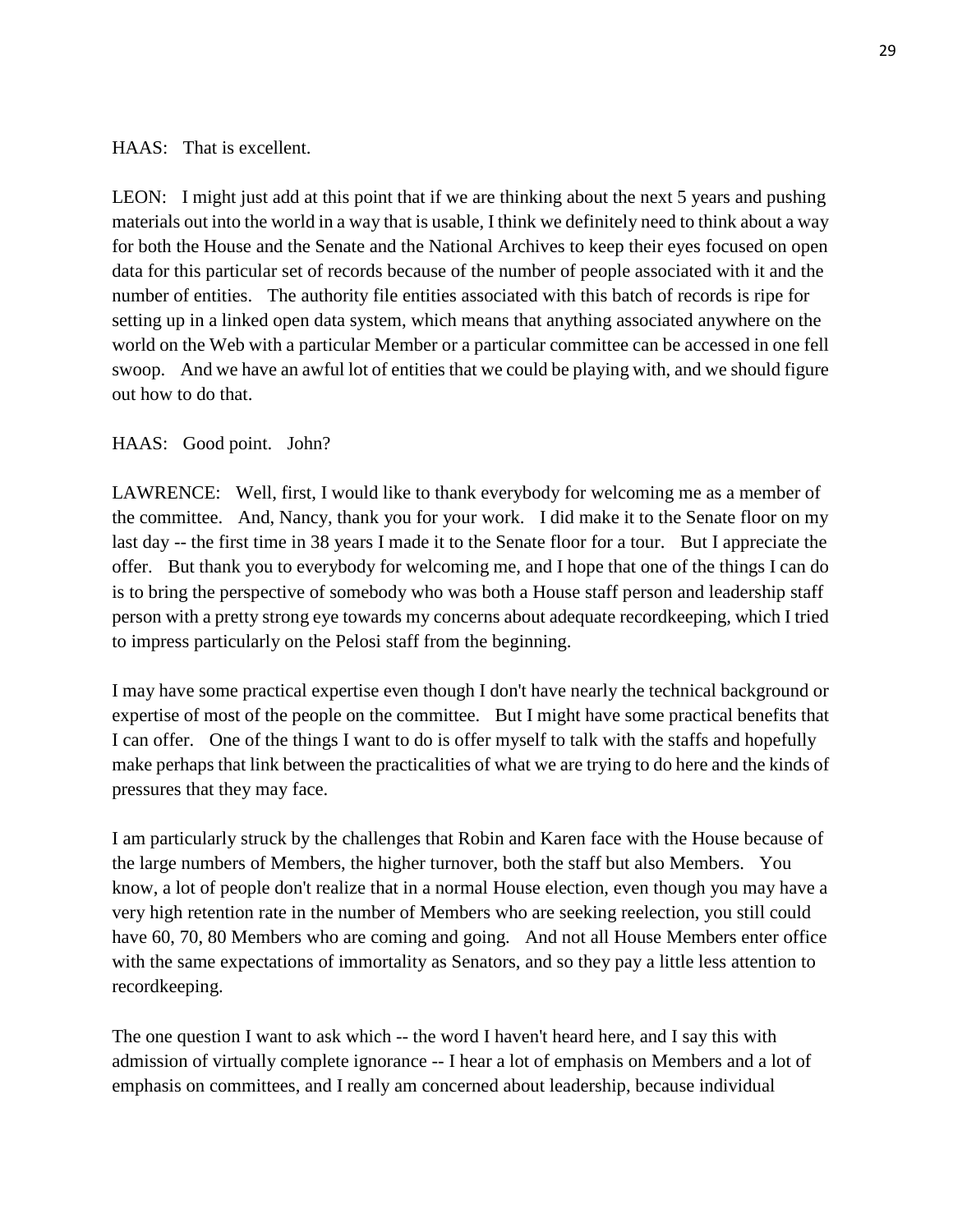Members, in some cases, painful as it is to say, may have less impact on the overall scope of history than either a committee or leadership.

And I mention this both because I want to know what is going on, and also because, particularly when we talk about things like electronic records, I know there is huge sensitivity about granting access to anything that is remotely current. Certainly in the electronic records I left behind, there was a fair amount of information there which people are understandably very sensitive about where it is going and who is having access to it. And to the extent to which they are not completely familiar that there are confidentiality arrangements or there are accessibility restrictions that protect them, that probably discourages full cooperation.

And it may be a much greater issue, I certainly suspect as having been the staff director of two committees before I became the chief of staff to the Speaker, that there is a lot more sensitivity at the leadership level than there is at the committee level, where records are known to be public documents and people cannot just pick them and take them, the way they can with Member offices.

So I just wonder on the leadership issue, where that is in terms of a priority and whether there are practical aspects of that. I mention that because, you know, there is always the possibility of leadership turnover. And what is lost there, as opposed to losses in an individual office, can be very considerable from a historiographic standpoint.

HAAS: Absolutely. Robin, do you want to speak a little bit to what we are doing in the House?

# REEDER: Absolutely.

We have had outreach, I know, in the past to leadership offices because we consider the leadership papers part of the papers of the Member when they leave. Say, with the Speaker -- I know we met with Leader Pelosi's office in the past, as well, about the leadership papers.

And we have worked also with the current Speaker's office to have them recognize that, even though the leadership papers are kind of in between -- they are not official records of the House under the House rules, but they are considered more than just Members' papers -- that they are an important part of telling the story and that they are important to retain.

HAAS: John, I think it is a really important issue that you brought up, because it is a little bit of a gray area. Over the years with leadership, it tends to be towards the end of tenure, and not the beginning, that archiving is thought of. And it is one of the things -- on the Members side, I think we really stepped it up and we are doing a really good job there. I think we also need to look at new leadership as they enter the world of leadership and make sure we are reaching out to them early.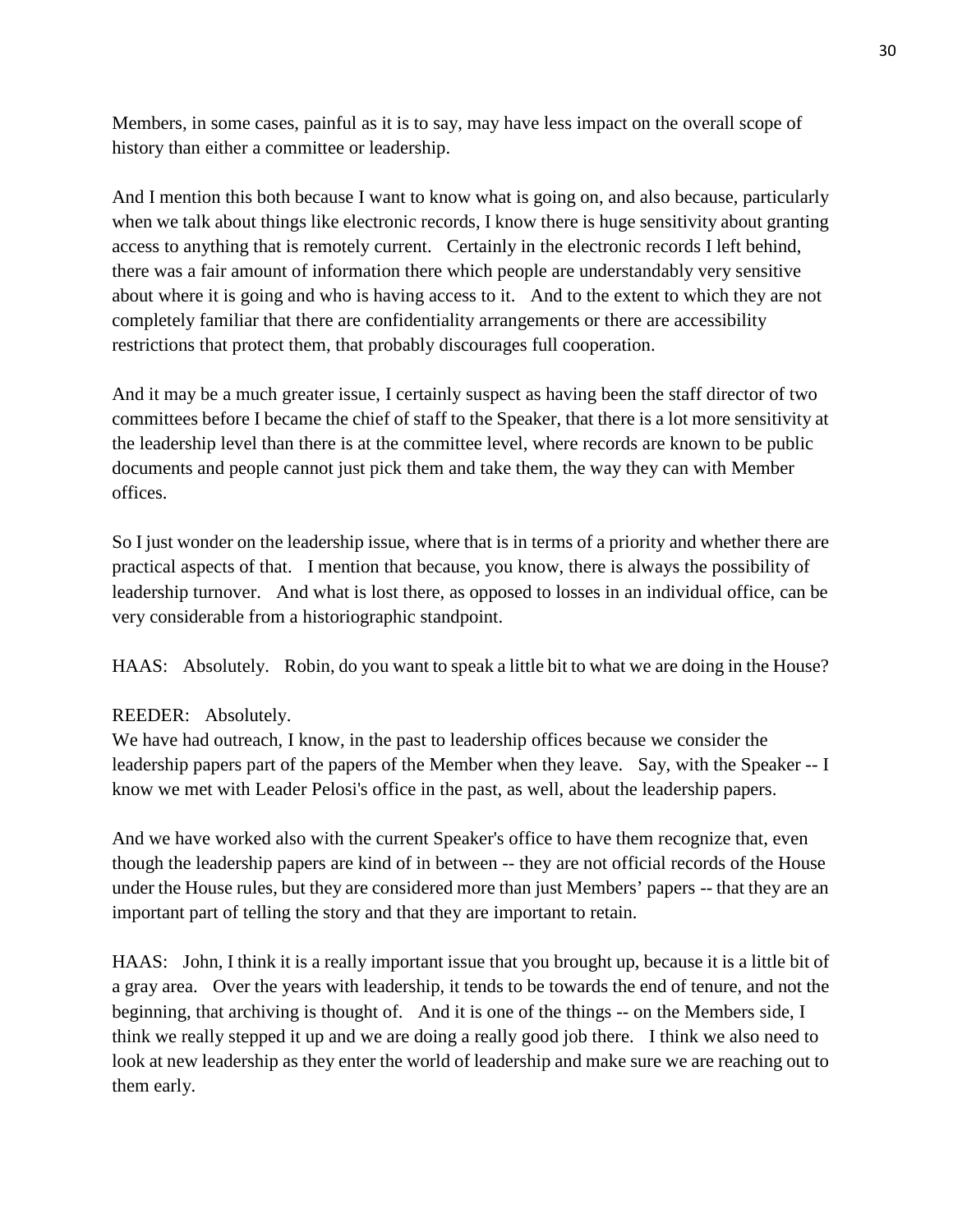And then, as Robin pointed out, there also is this gray area of, where do the papers go? And I know conference and caucus records, for example, are really important, especially for reference points down the road. So it is something we need to devote some more time to and really would welcome your thoughts in that area.

LAWRENCE: If I can be of help with that, I would really like to.

HAAS: Thank you.

LAWRENCE: I have reasonably good relations with people. And I understand the nebulous area that leadership is. But we all recognize there is a world of difference between a Member's records or a Member if they happen to be Leader, Whip, or Speaker.

HAASl Absolutely.

LAWRENCE: I just don't want to lose any opportunity to reach out there. So if I can be of help, consider that an offer.

HAAS: Thank you.

FERRIERO: Would that include your 48 legal pads of notes?

LAWRENCE: At the appropriate time.

HAAS: Don?

RITCHIE: You know, we talk so much about how many records there are, and we are actually also in the business of creating records through oral history. And that is one way in which leadership positions, in particular, have been thought of. I know the House Historical Office is doing it. Our office has been doing it a lot more. And we are actually getting inquiries from committees when chairmen are leaving because key staff members are leaving after many years and suggesting that we do interviews. Because that is the best time to do an interview, is when somebody really wants to.

HAAS: Yes.

RITCHIE: Usually there is a debriefing type of process. So we have also added to the record in that way. And all of our interviews do go to the National Archives, along with the records of the committees.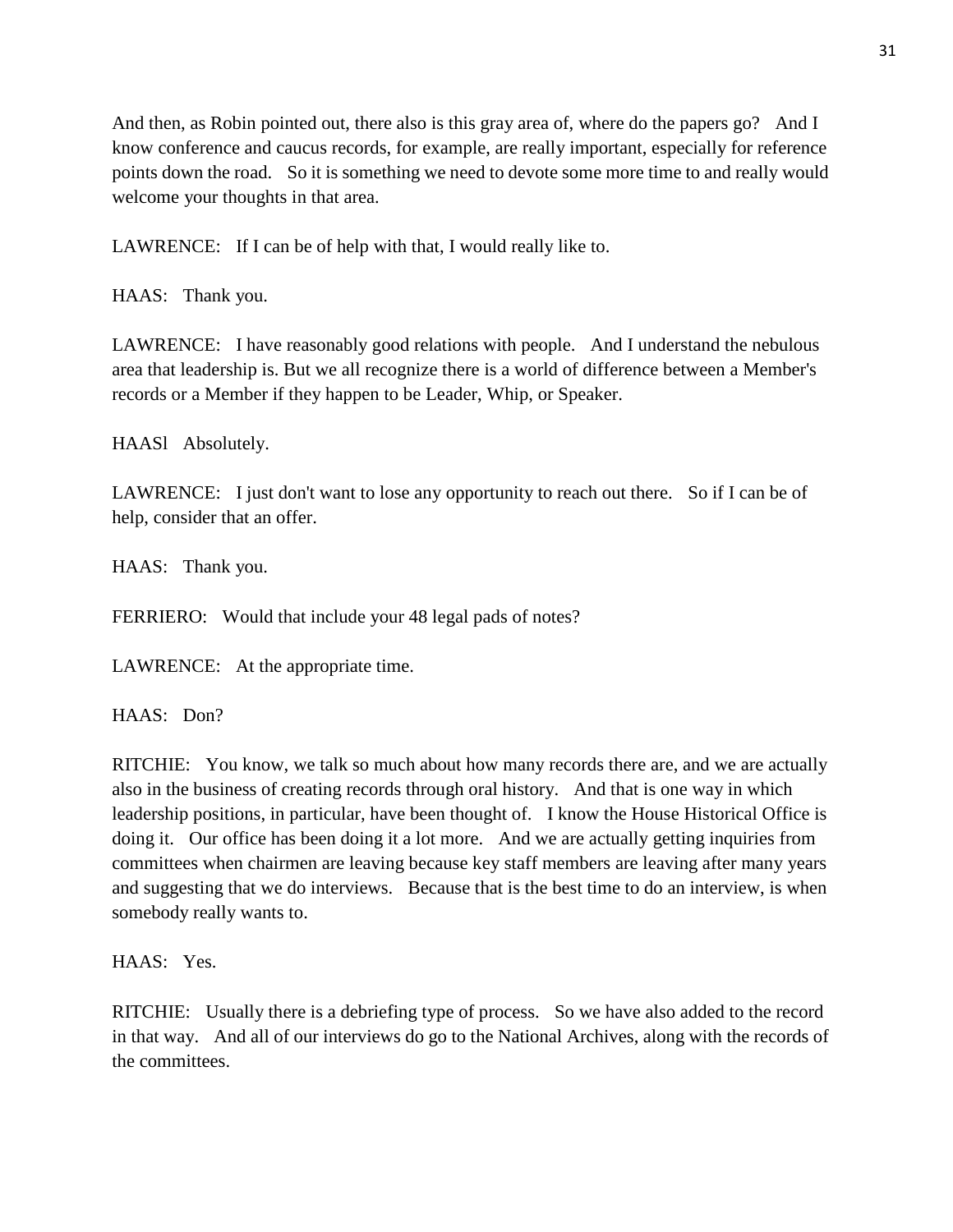I just wanted to add one other item, and Nancy brought this up before, and that is that the Senate is a very traditional institution. We really did something absolutely new in the Senate Historical Office last week when we began to delve into social media. With authority from the Secretary and from the Rules Committee, we have begun to tweet. And, in fact, today's tweet was about this committee meeting, with a connection to the section on our Web site about archival records so that people understand that is one of the functions that we do.

We are doing this mostly to draw attention to what already exists on the Web site for the types of records that we have, both finding aides for where the Senators' records are, but also the oral histories and everything else. We realized we reached a point where we have almost saturated the field, and people who are even familiar with our Web site don't know what is in it and how to navigate within it. So we using this as a daily reminder of the diversity of the types of things that we do to draw people into it, and we are working with our Archivist to make sure that all of our social media will be preserved as well.

PAUL: Excellent.

THOMAS: Hello, Karen?

HAAS: Yes?

THOMAS: Jeff Thomas here. Getting back to the leadership, I think something that this committee could work on over the next 5 years is would be to talk about and deal with their email records. I know I go in to talk to offices and I mention email records, and you get deer-in-the-headlights looks from people, mainly because of the way that people use email. They tend to put their private posts in with their official work. I think some education is needed in this area perhaps, and this committee could look in the next 5 years on ways of doing that.

HAAS: Thank you, Jeff. I think that is an excellent idea.

Other thoughts? Well, let me thank again our folks that have been participating via telephone. Thomas, welcome. We are glad to have you.

MACKEY: Well, thank you very much. I find this very useful in terms of listening to the discussion and finding out what the issues are. And hopefully I can weigh in both between now and the next meeting through email and social media and help out as best I can.

HAAS: Well, we will be reaching out to you, so thank you so much. And, Jeff and Sheryl, we missed you, and thank for your participation.